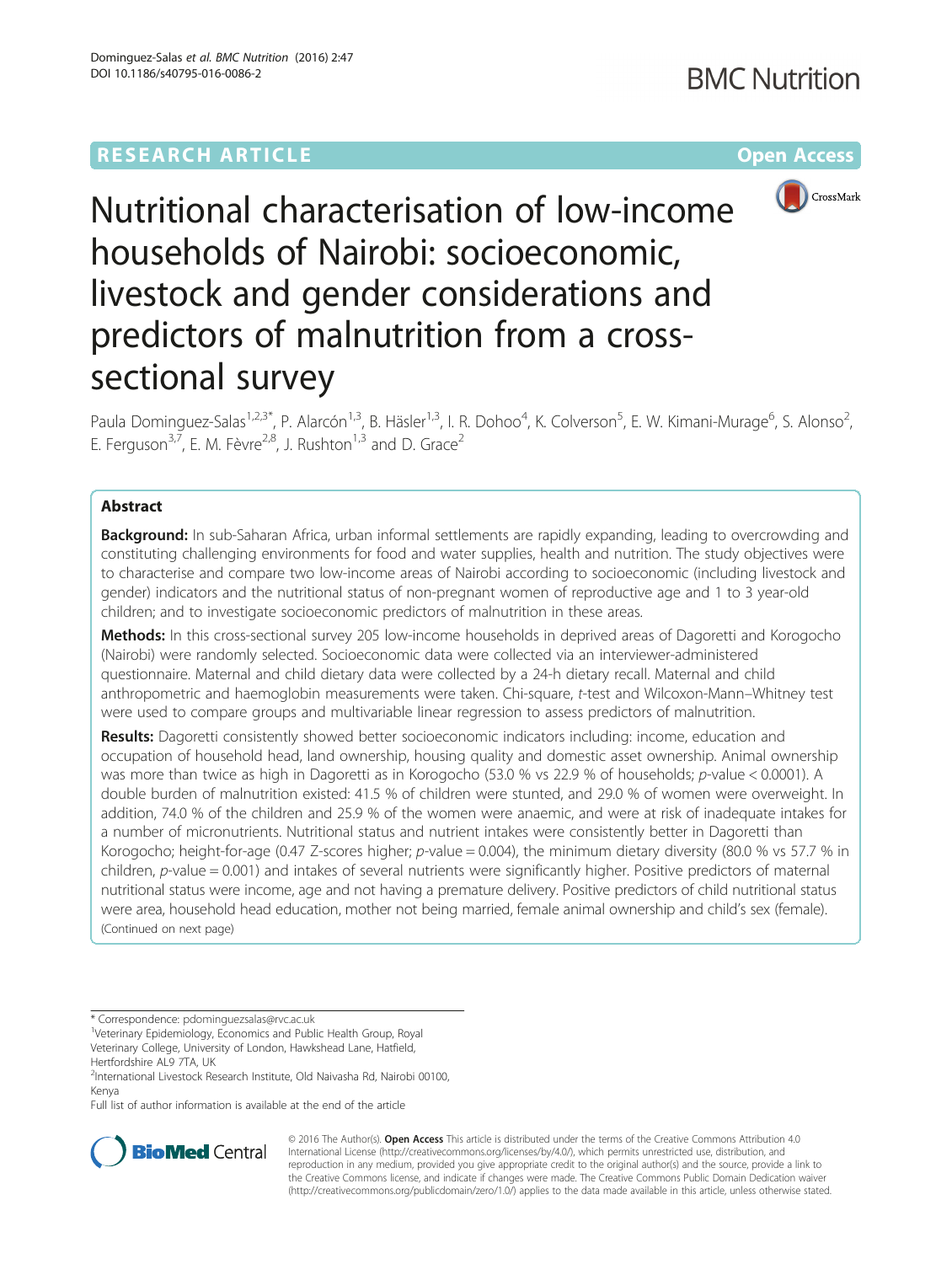### (Continued from previous page)

Conclusions: Malnutrition is prevalent in these settings, which could be partly due to low nutrient intakes, and to socioeconomic factors (including poverty), thus requiring comprehensive approaches that include increased accessibility and affordability of nutrient-dense foods. This study indicates that differences among low-income areas may need consideration for prioritisation and design of interventions.

**Keywords:** Gender, Socioeconomic status, Malnutrition, Informal settlements

**Abbreviations:** BMI, Body mass index; Ca, Calcium; DHS, Demographic and health survey; EAR, Estimated average requirement; FAO, Food and Agriculture Organization of the United Nations; FCT, Food composition tables; Fe, Iron; GPS, Global positioning system; HAZ, Height/length-for-age Z-scores; Hb, Haemoglobin; ILRI, International Livestock Research Institute; IMAPP, Intake monitoring, assessment and planning programme; KEMRI, Kenya Medical Research Institute; KES, Kenyan schillings; SD, Standard deviation; TLH, Total livestock holding; TLU, Tropical livestock units; UL, Upper intake level; WDDS, Women dietary diversity score; WHO, World Health Organization; WHZ, Weight-forheight Z-scores; Zn, Zinc

# Background

Although the proportion of underweight children globally decreased from 28 to 17 % between 1990 and 2013 [[1](#page-18-0)], progress has been uneven among countries. In sub-Saharan Africa, more than half of the countries were seriously or moderately off target for achieving the Millennium Development Goal on underweight reduction at the end of 2015 [\[2](#page-18-0)]; thus nutrition remains a priority within the Post-2015 Sustainable Development Goals [[3\]](#page-18-0). Malnutrition levels in sub-Saharan Africa are high and the prevalence of stunting is highest in the East Africa sub-region where 42 % of children are stunted [\[4](#page-18-0)]. Such high rates of stunting are a concern since undernutrition in early life can have long-term consequences on health and cognitive development, which in turn have impact on the physical, intellectual and social capacity of the individual and society as a whole [\[4\]](#page-18-0). The causes of malnutrition are fairly well understood [\[5\]](#page-18-0) and effective nutrition-specific interventions have been identified [[6\]](#page-18-0). However, the results achieved by these interventions depend on (unaddressed) structural factors such as education, sanitation, health, or the food environment [[4](#page-18-0), [7\]](#page-18-0), emphasising the need to understand the multiple pathways to adequate nutrition in different settings. Further, the investigation of indirect predictors and gender disaggregation of data can also help improve our understanding of how to tackle undernutrition in a given context.

In Kenya, the dwellers of Nairobi informal settlements (also known as 'slums' [\[8](#page-18-0)]), which are defined as urban areas heavily populated and "characterised by substandard housing and squalor" [[9\]](#page-18-0), often have very poor health indicators, including a high prevalence of stunting compared with nationwide estimates [[10\]](#page-18-0). According to the 2014 Demographic and Health Survey (DHS), 26.0 % of children under 5 were stunted nationwide [\[11](#page-18-0)] whereas above 40 % were stunted according to surveys in poor settlements in Nairobi between 2008 and 2010 [[12](#page-18-0)–[14\]](#page-18-0). Since 60 % of Nairobi's population

lives in informal settlements [[9\]](#page-18-0) and these urban settlements are expanding rapidly [[15](#page-18-0)], these high levels of stunting (>40 %) represent a serious public health issue. Underlying factors for these stunting rates may be: i) direct factors relating to food security and safety, and infant feeding practices [\[16](#page-18-0), [17](#page-18-0)], diseases [\[18](#page-18-0)], and inadequate water supply and sanitation [\[19](#page-18-0)]; and, ii) indirect factors such as socioeconomic status, and women's participation in household decision-making [\[20](#page-18-0)]. Maternal social characteristics can influence child-care practices and result in reduced stunting in poor settings [[4](#page-18-0)]. For example, in Korogocho and Viwandani, two Nairobi informal settlements, maternal education, marital status or health seeking behaviour were associated with breastfeeding and complementary feeding practices [\[17\]](#page-18-0) and with stunting [[12\]](#page-18-0). A better understanding of the social factors associated with nutrition in these fast growing urban populations is necessary to effectively reduce malnutrition.

The role of women (both consumers and providers of care and nutrition in the household) as agents of change is complex. Priorities on food and non-food resource allocation often differ between women and men, and women's empowerment is likely to improve the household's wellbeing [\[21](#page-18-0)]. Maternal decision-making capacity and empowerment are needed to use nutrition information effectively and improve child nutrition and care practices [\[21](#page-18-0), [22\]](#page-18-0). Increasing women's control over assets can also contribute positively to child nutrition [\[23](#page-18-0)]. Specifically, the control of animal assets (livestock) is relevant because they can have a positive impact in nutrition, by increasing availability of nutrient-rich animal-source foods, consumed in limited amounts among urban poor consumers [[24](#page-18-0)], or as a source of income [[25](#page-18-0)]. Yet, to tackle undernutrition, context-specific differences in the benefits of gender-equality specific mechanisms and livestock ownership may need to be ascertained.

In this study, a survey was conducted in two lowincome areas of Nairobi, Korogocho and deprived areas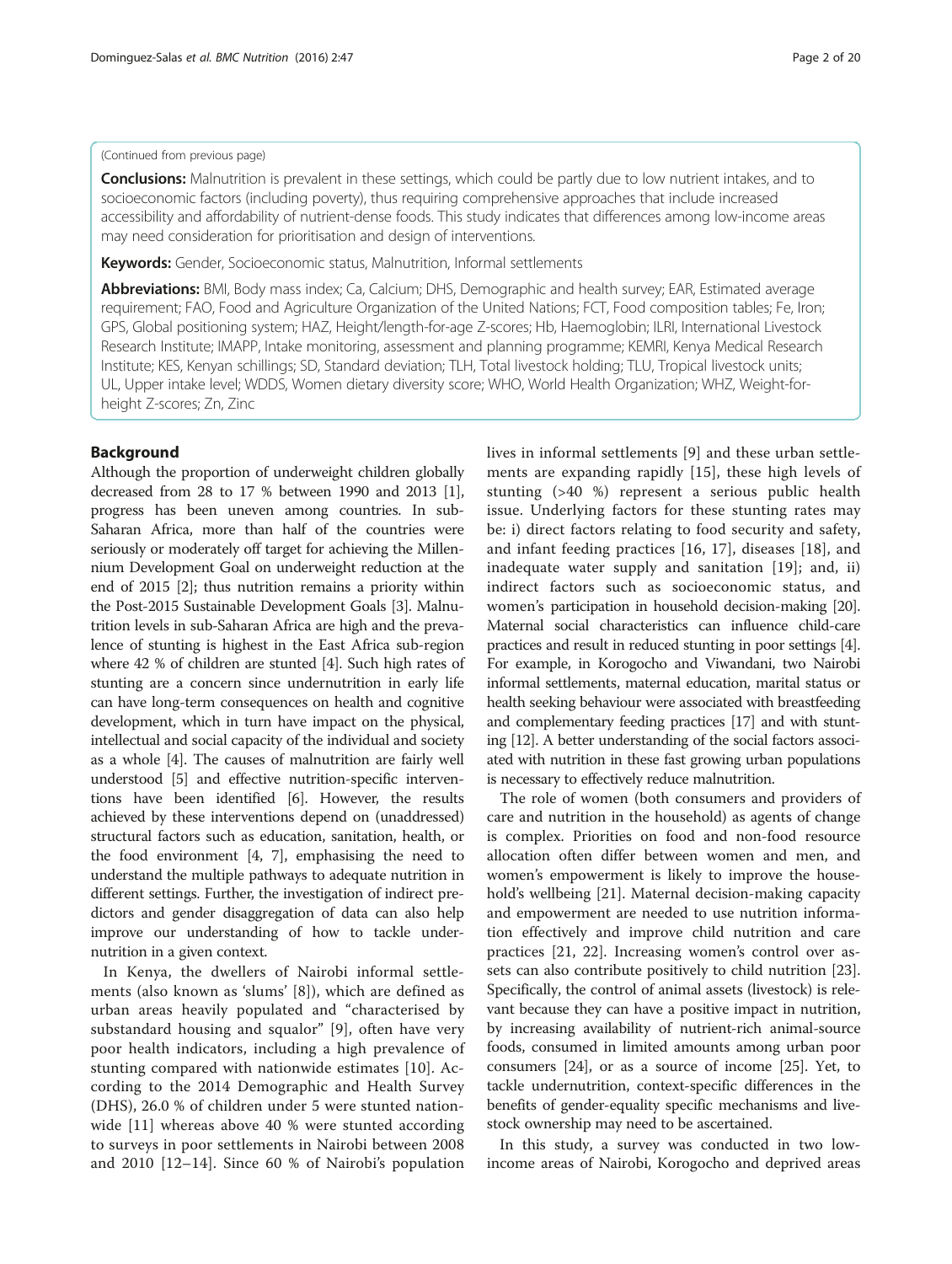of Dagoretti. The overall aim was to develop and test a framework to study, in poor urban environments, the associations among consumers' access to and use of different animal-source foods and livestock value chains, and maternal and child nutrition. This paper presents a description of socioeconomic status of the populations living in these areas, particularly related to livestock ownership and gender indicators, and their associations with nutritional outcomes in women and children. This study also provides updated baseline data and new dietary intake data to inform the design of further research, to develop and evaluate strategies aiming to address malnutrition in informal settlements.

### **Methods**

# Study population

The study was conducted in two low-income areas of Nairobi county: Korogocho, located in Kasarani subcounty and officially classified as an informal settlement, and 5 locations in Dagoretti (now divided into two subcounties, Dagoretti North and South), namely Kawangware, Ruthimitu/Uthiru, Waithaka, Mutuini and Riruta. Higher-income areas in the east of Dagoretti were excluded from the survey. The location of the study areas is shown in Fig. 1. Although they have relatively stable

populations, both areas receive migrant populations from all regions in the country. Korogocho is densely populated with 63,318 inhabitants per square km [\[17\]](#page-18-0), while Dagoretti population density is lower, varying substantially among areas (with a maximum density in Kawangware, with 30,411 inhabitants per square km [[26](#page-18-0)]). The study areas were selected purposely by the study team based on previous studies showing they had high rates of malnutrition (Korogocho [\[12\]](#page-18-0)) and high density of livestock (Dagoretti [[27](#page-18-0)]). Most houses in these locations are tinroofed structures, with limited access to piped water, sanitation and electricity [[10](#page-18-0), [28\]](#page-18-0).

### Study design

A cross-sectional survey was conducted between December 2013 and February 2014 in 205 low-income households. The time period overlapped with the end of the short rainy season (November and December). This sample size allowed estimation of at least 10 % prevalence of a condition to within  $\pm$  5 % (95 % confidence interval) and assuming a design effect of 1.5. A sampling strategy stratified by area was used, in which Global Positioning System (GPS) points were randomly selected in each of the two areas. Once the GPS point was identified, the closest household to the right when facing north was selected. If the first

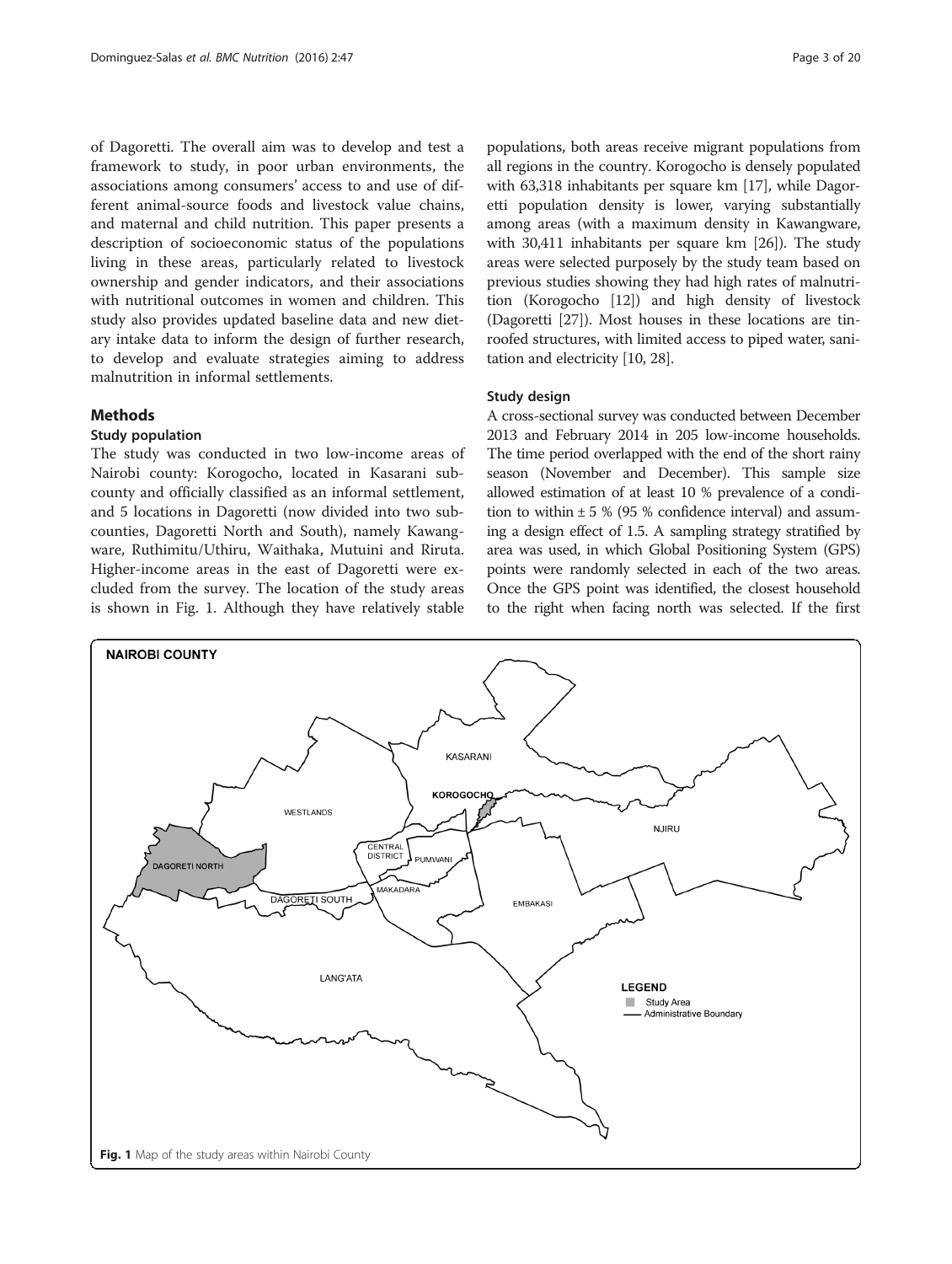household was not eligible, then the next one on the right was selected. Eligibility criteria were: informal housing (temporary) structures; households with low monthly income (below 20,000 Kenyan Schillings (KES), i.e. \$US230) according to estimated incomes for manual workers); presence of at least one child between 1–3 years of age; and, a non-pregnant woman of reproductive age (15–45 years). However, none of households visited with informal housing was found to have an annual income > 20,000 KES.

### Data collection

#### **Questionnaire**

Socioeconomic, demographic and health data were collected by means of a structured questionnaire administered by trained interviewers in Swahili. The questions were developed based on ILRI's 'Gender, livestock and livelihoods indicators guidelines' [\[29](#page-18-0)] and included details on household structure, housing characteristics, decisionmaking and gender dynamics, ownership of land, and household assets (domestic and animal). Questions on infant feeding practices (e.g. breastfeeding) and health (e.g. vaccines, iron supplementation) were also included. The responses were captured electronically in Android tablets with the open-source tool Open Data Kit (ODK Collect).

### Dietary assessment

The dietary intakes of women and children were assessed using a four-pass 24-h recall [\[30](#page-18-0)]. Data were collected on a staggered schedule to avoid a day of the week bias, with an interruption during Christmas and New Year festivities to avoid a bias associated with festive food intakes. Portion sizes (served and left-overs) were estimated using food models, which were weighed (kitchen scale Salter 1036 Slim; precision  $\pm$  1 g) and recorded. Conversion factors were developed to convert the weight of the food models into the weights of food consumed [[30](#page-18-0)]. For some foods, portion sizes were estimated using Kenyan-specific photo books developed by the Kenya Medical Research Institute (KEMRI). For composite cooked dishes, participants were asked for information on the quantity of each ingredient used in the recipe. For these cooked dishes, standard recipes were prepared locally to: i) establish the conversion factors to convert the weight of the food models used to estimate the total recipe weight and the portion of the dish eaten by participants; and ii) estimate standard ingredient proportions to use when the recipe composition could not be obtained directly from the participant. Averaged conversion factors across cooks for the same dish were used.

#### Anthropometric and biochemical assessment

Duplicate measurements were made by trained anthropometrists. Recumbent length (children 12–24 months

of age) was measured to the nearest 1.0 cm with a UNICEF wooden baby/infant length/height board and height (mothers and children >24 months of age) was similarly measured with a Seca 213 portable stadiometer and the UNICEF wooden board respectively. Maternal and child weight was measured to the nearest 0.1 kg with a Seca 877 weight scale. Maternal and child haemoglobin levels were measured from finger prick blood samples with an HemoCue 201+ B-Haemoglobin analyser, using standardised procedures.

### Data analysis

A 'gender disparity score' was calculated as the proportion of female members (total number of female family members divided by the total number of family members). Adults were defined as an individual above 16 years of age. Data on asset ownership were used to calculate a 'household domestic asset index, where each of the assets was assigned a weight according to ILRI's 'Gender, livestock and livelihoods indicators guidelines' [[29](#page-18-0)], adapted from an analysis recommended by the Bill and Melinda Gates Foundation for development projects [[29\]](#page-18-0). To calculate this index, non-animal assets (household assets such as cookers/stoves, refrigerators, radios, televisions, mobile phones and mosquito nets; and transport assets such as motorcycles, bicycles and carts) were also assigned a weight according to their depreciation value. A 'gender asset disparity ratio' (Women Domestic Asset Index/ Men Domestic Asset Index) and a 'livestock contribution to the household asset base' (Livestock Asset index / Household Asset Index × 100) were also calculated from the data [\[29\]](#page-18-0). In femaleheaded households without males, a value of 1 was given. A score on 'quality of housing' was calculated, adapted from CASHPOR House index used by the Grameen Bank. This score merges housing conditions such as roof and wall building materials, ownership of the housing and number of rooms, as a proxy for poverty [\[29\]](#page-18-0). The Total Livestock Holding (TLH) was calculated for each household, by weighting the number of heads of livestock by a speciesand age-specific exchange ratio, and expressed in Tropical Livestock Units (TLU). This index describes livestock biomass across species with a single indicator and summarises the total amount of livestock present at a household [[29](#page-18-0)].

The dietary data were entered in the 'Census and Survey Processing System' to convert food model weights to grams of food consumed and calculate individual energy and nutrient intakes. (CSPro [https://www.census.gov/population/](https://www.census.gov/population/international/software) [international/software\)](https://www.census.gov/population/international/software). A food composition table (FCT) compiled for a previous survey in Kenya was used [[31](#page-18-0)]. For foods not available in this database, composition values were obtained from the HarvestPlus FCT for Uganda [\[32](#page-18-0)] or from the closest food in the Kenyan FCT. The nutrients assessed were: energy, protein, fat, carbohydrates, calcium (Ca), iron (Fe), zinc (Zn), vitamin A, thiamine (B1), riboflavin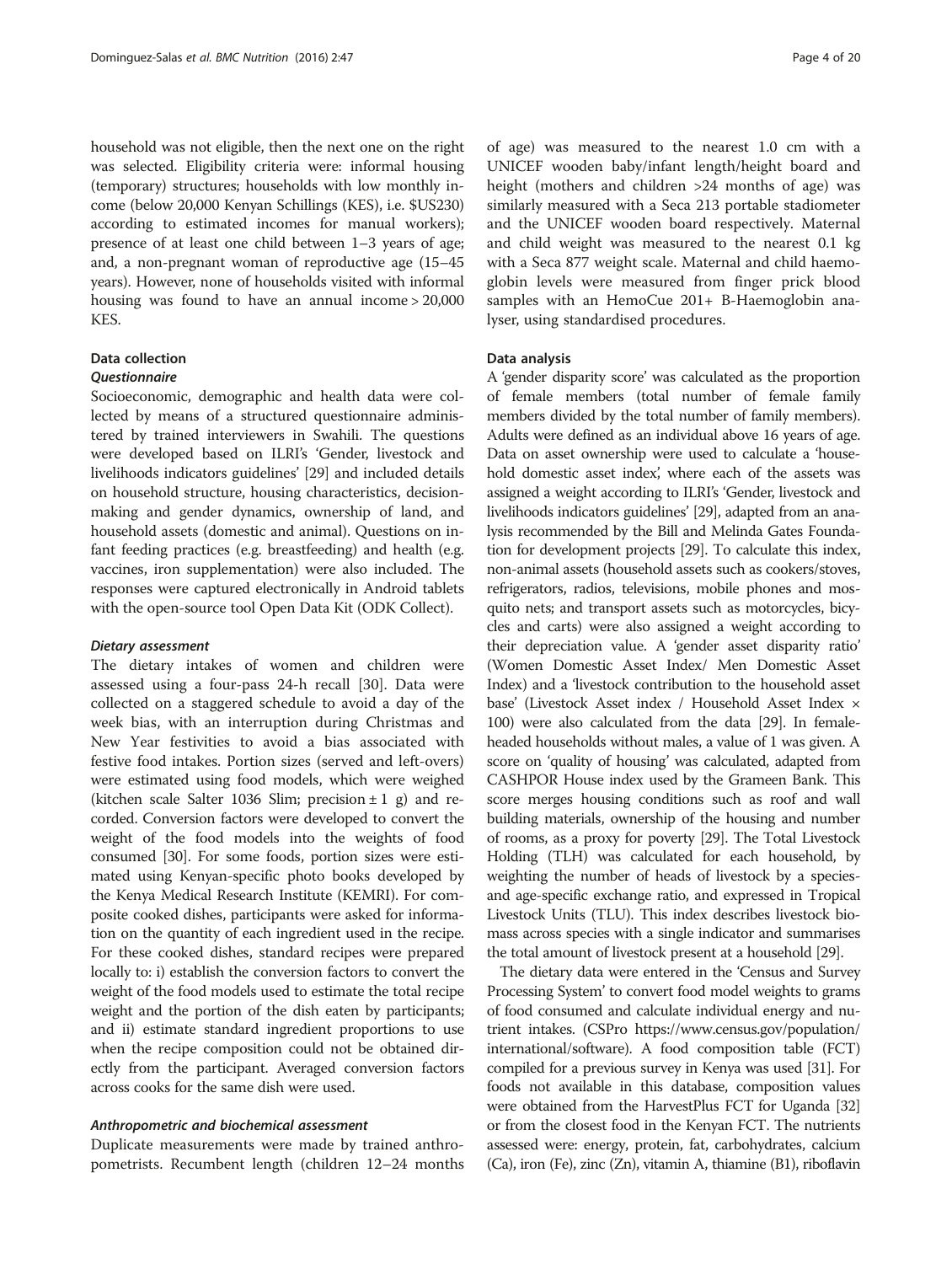(B2), niacin (B3), vitamin B6, folate, vitamin B12, and vitamin C. Since breastmilk intakes could not be estimated, children were stratified into a breastfeeding and a non-breastfeeding group to estimate dietary adequacy. The percentage of women and non-breastfeeding children "at risk" of inadequate nutrient intakes, was determined using the Estimated Average Requirement (EAR) fixed cut-off approach for all nutrients except iron; and the full probability approach for iron. These analyses were done with the software IMAPP (World Health Organisation (WHO) Intake Monitoring, Assessment and Planning Programme, [http://www.side.](http://www.side.stat.iastate.edu/imapp.php) [stat.iastate.edu/imapp.php\)](http://www.side.stat.iastate.edu/imapp.php); and the internal variance ratios based on 2002/2003 NHANES data were used. For breastfed children the WHO recommended nutrient densities of complementary foods were used to identify nutrients that may be low in their diets [\[33\]](#page-18-0). In addition dietary diversity scores were estimated to assess dietary quality using the Women Dietary Diversity Score (WDDS), according to Food and Agriculture Organization of the United Nations (FAO) guidelines, [[34](#page-18-0)]; and the WHO Child Minimum Dietary Diversity Score [\[35\]](#page-18-0). The percentage of children consuming ≥ 4 food groups was calculated.

Z-scores for height- or length-for-age (HAZ) and weight-for-height (WHZ), for children, were calculated using WHO 2006 growth standards [[36](#page-18-0)]. Stunting and wasting were defined as a HAZ < −2 SD and a WHZ < −2 SD, respectively, and severe conditions below −3 SD. For women, Body Mass Index (BMI) was calculated as weight  $(kg)/\text{height}^2$  (m<sup>2</sup>), and classified according to the International classification [[37](#page-18-0)], in which values under 18.5 kg/m<sup>2</sup> denote underweight and above 25 kg/m<sup>2</sup> denote overweight (or obesity for values above 30 kg/m<sup>2</sup>). Anaemia was defined using the WHO classification: i.e., a cut-off for haemoglobin of <11 g/dL was used for children and <12 g/dL for women [[38](#page-18-0)].

### Statistical analysis

Stata 11.0 was used for the statistical analysis. The distributions of all variables were visually examined and mathematical transformations were done to normalise any non-normal distribution before any analyses were done.

### Descriptive statistics

Means and standard deviation or medians and interquartile ranges were calculated, for normally and nonnormally distributed continuous variables, respectively. Inter-group comparisons were done using Chi-square test and t-test for categorical and continuous variables respectively, and Wilcoxon-Mann–Whitney test was used for nonnormally distributed variables.

### Unconditional associations

A subset of data elements collected was chosen for consideration as predictors of the outcomes of interest, based on their biological plausibility, existing literature, the study's aim to evaluate factors associated with female empowerment and animal ownership and the completeness of the data. The analysis of associations between socioeconomic predictors and the main health and growth outcomes was guided by the causal diagram in Fig. 2. Outcomes included three measurements made on the selected child (height-for-age-Z-scores, weight-forheight-Z-scores, and haemoglobin (Hb) level) as well as two maternal measurements (BMI and Hb). The normality of each of these outcomes was evaluated graphically and, when non-normality was observed, a variety of transformations considered with the transformation that did the best job of normalizing the distribution being selected. For all continuous predictors, the linearity of the association with each outcome of interest was evaluated using a lowess plot with a quadratic term being created

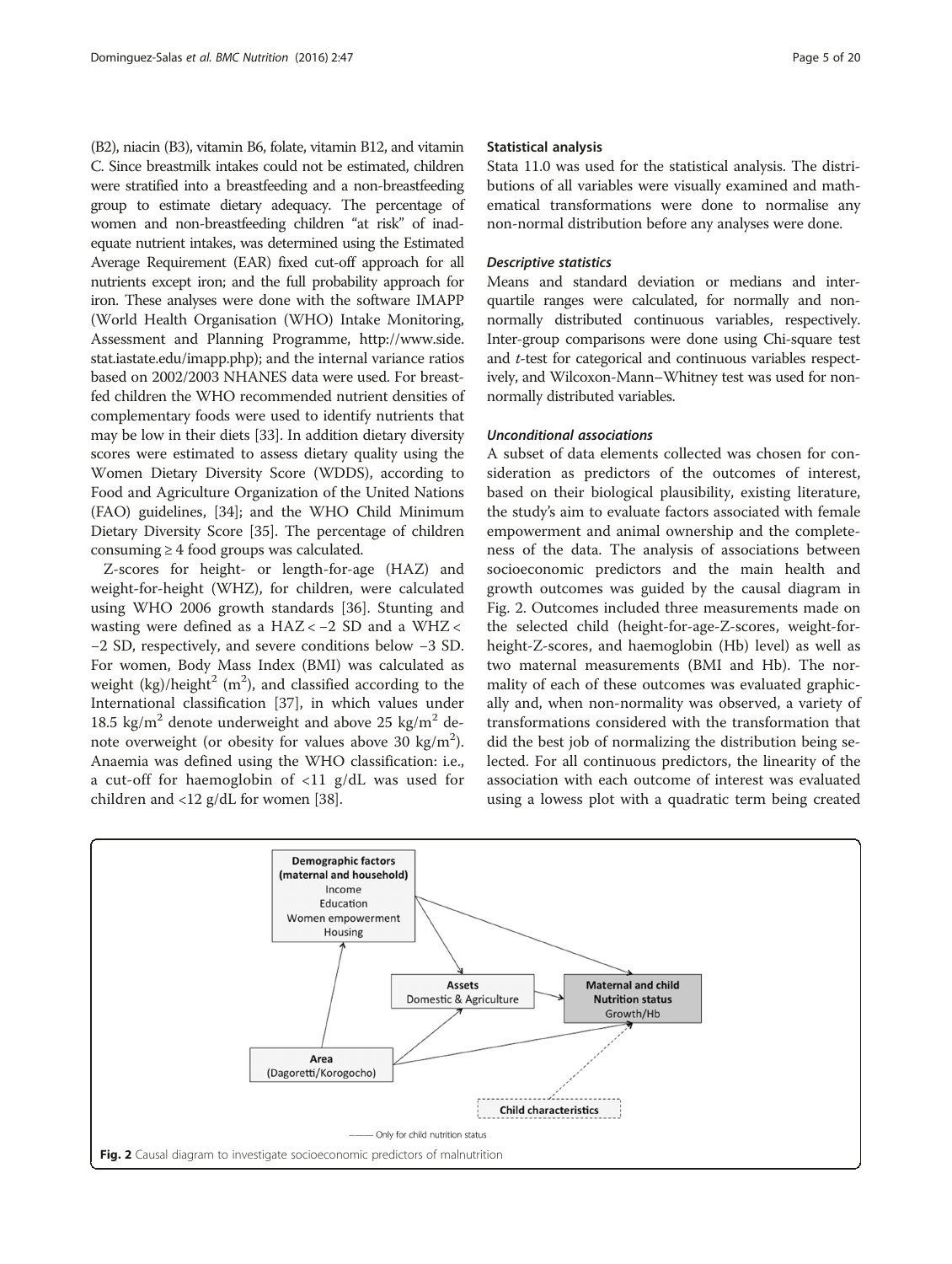<span id="page-5-0"></span>if there was evidence of curvature in the relationship. The quadratic term was only retained if it showed statistical significance in the unconditional (univariable) models of association. Categorical predictors with small numbers of observations in some categories were recoded to produce the variables used in the analyses (as shown in Table [3\)](#page-12-0). Unconditional associations were assessed for each predictor using simple linear regression models. Variables significant at  $P < 0.15$  were retained for evaluation in multivariable models.

### Multivariable models

In the multivariable models, two confounders (area and maternal age) were considered to be potentially important and were included into all models. Other variables selected from the unconditional models were assessed in a manual backwards elimination with variables being retained if they were significant at  $P < 0.1$  or if they appeared to have an important confounding effect. Final models were evaluated through the use of normal probability plots of standardised residuals, scatter plots of residuals vs. predicted values and examining individual records with standardised residuals below −3 or above +3 .

### Results

Descriptive statistics of socioeconomic variables (including a comparison of informal settlements) are presented in Table [1.](#page-6-0) Descriptive statistics for growth and nutrition parameters are presented in Table [2](#page-8-0). Unconditional associations of selected variables are presented in Table [3](#page-12-0), and the final multivariable models are presented in Table [4.](#page-13-0)

## Socioeconomic characterisation **Demographics**

Income was below 5,000 KES (<60\$) per month in over half (53.2 %) of the households; households in Korogocho had significantly lower incomes than those in Dagoretti ( $p$ -value <0.0001) (Table [1\)](#page-6-0). A quarter of the households (24.9 %) were female-headed, with no significant differences between areas; however, female-headed households had significantly lower incomes than maleheaded household  $(p$ -value = 0.006) (differences in socioeconomic characteristics by sex of head of household are shown in the Additional file [1](#page-17-0): Table S1). The majority of mothers were married (78.1 %); although there was a significantly higher number of single or widowed mothers ( $p$ -value = 0.03) in Korogocho than in Dagoretti. The women generally had either primary education (63.9 %) or secondary and above (34.2 %); few women had not attended school (2.0 %). The women in Dagoretti had a higher level of education than in Korogocho



( $p$ -value <0.001). Overall 43.0 % of women in the households had some kind of paid employment, and this proportion was significantly higher in Korogocho than in Dagoretti. Also, all households had at least one person generating some type of income: in 36.3 % of the households it was a male only, in 10.5 % it was a female only, and in the reminder of the households there were at least two people contributing to household income, with 39.5 % of the cases being one male and one female together. In 53.5 % of households, decision-making on income expenditure was reported to be made jointly by male and female adults (87.0 % of these households were male-headed), while in 22.8 % of households a female made the decisions (26.1 % of these households were male-headed) and in 21.3 % it was a male. Decisions on the use of money were taken independently by the woman and the man in 2.5 % of the households. Higher level of education of the head of household was associated with higher income  $(p$ -value = 0.015) and with type of occupation ( $p$ -value = 0.001). The dwellings had an average number of rooms of  $1.5$  (SD = 0.9 rooms, min. = 1, max. = 5), which varied by area (*p*-value = 0.028), income  $(p$ -value = 0.003) and number of family members (*p*-value < 0.001). The average number of members per household was  $4.8$  (SD = 1.9, min. = 2, max. = 13), with 2.5 (SD = 1.4, min. = 1, max. = 7) children under 16 years of age.

# Assets

The roofs of all households were made of iron sheets. Walls made from iron sheets were more frequent in Dagoretti than Korogocho ( $p$ -value < 0.0001) and in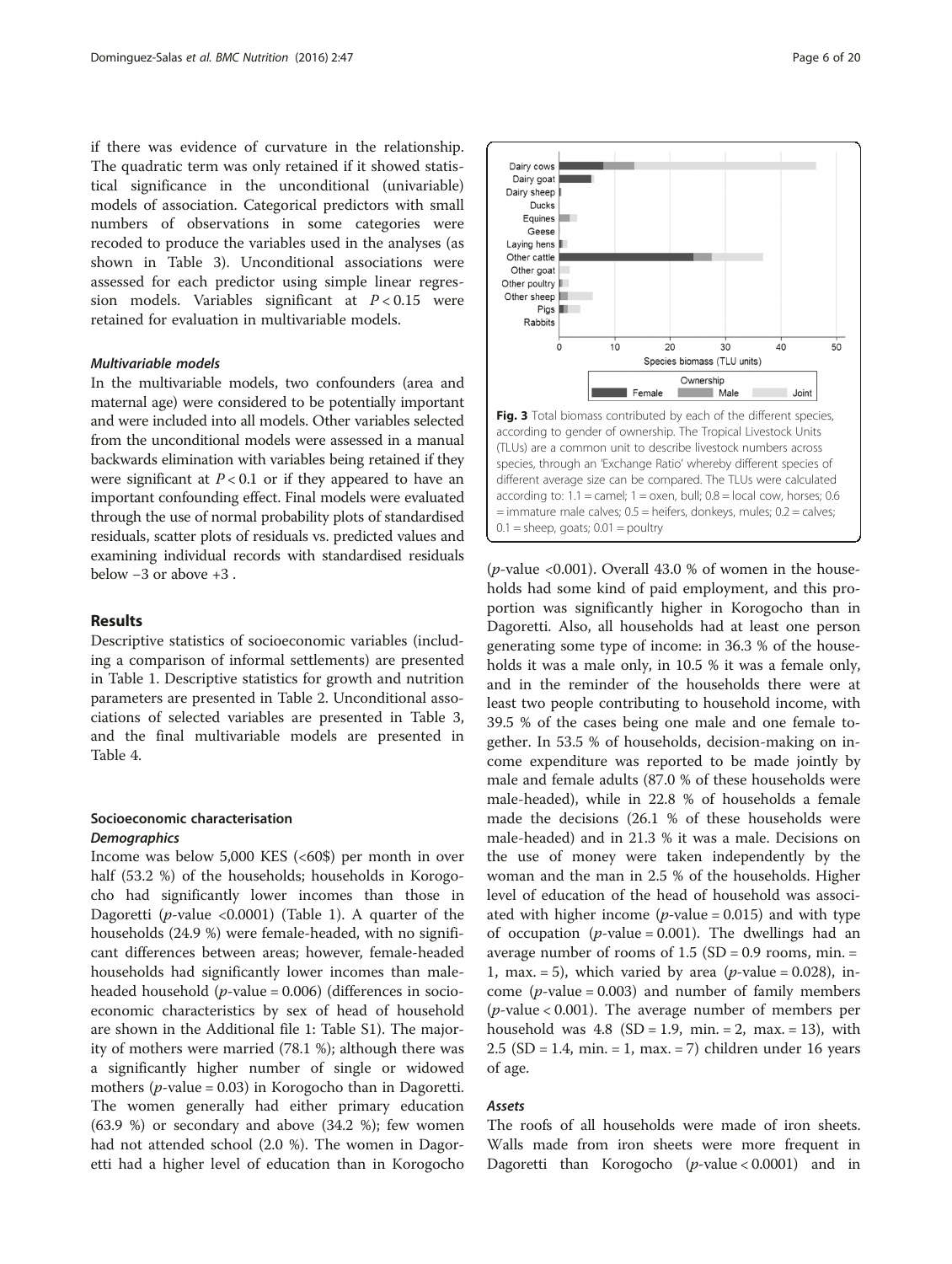# <span id="page-6-0"></span>Table 1 Socioeconomic characteristics of participant households, by area

|                                                              | Dagoretti ( $n = 100$ ) | Korogocho ( $n = 105$ ) | N   |
|--------------------------------------------------------------|-------------------------|-------------------------|-----|
| Income [%]                                                   |                         |                         |     |
| Less than 1,000 KES (<11.5\$)                                | 3.0                     | $9.5***$                |     |
| 1,001-5,000 KES (11.5-58\$)                                  | 33.0                    | 60.0                    | 205 |
| 5,001-10,000 KES (58-116\$)                                  | 40.0                    | 25.7                    |     |
| 10,001-20,000 KES (116-231.5\$)                              | 24.0                    | 4.8                     |     |
| Income expenditure decision [%]                              |                         |                         |     |
| Household male                                               | 18.6                    | 23.8                    |     |
| Household female                                             | 18.6                    | 26.7                    | 202 |
| Joint (male and female)                                      | 62.8                    | 49.5                    |     |
| Female contribution to income [%]                            |                         |                         |     |
| 0 female                                                     | 30.7                    | 42.9                    | 193 |
| 1 female                                                     | 58.0                    | 44.8                    |     |
| 2-3 female                                                   | 11.3                    | 12.3                    |     |
| HH head sex [%]                                              |                         |                         |     |
| Female                                                       | 43.1                    | 56.8                    | 205 |
| HH head age [Mean (SD)]                                      | 34.2 (9.1)              | 30.9 (9.0)*             | 184 |
| HH head religion [%]                                         |                         |                         |     |
| Christian                                                    | 98.0                    | 92.4                    | 205 |
| Muslim                                                       | 2.0                     | 7.6                     |     |
| HH head education [%]                                        |                         |                         |     |
| Never went to school                                         | 2.5                     | $1.3*$                  |     |
| Primary school                                               | 42.5                    | 61.5                    | 160 |
| Secondary school                                             | 41.3                    | 34.6                    |     |
| College                                                      | 13.8                    | 2.6                     |     |
| HH head occupation [%]                                       |                         |                         |     |
| Unemployed                                                   | 2.4                     | $0.0**$                 |     |
| Farm related                                                 | 5.9                     | 1.2                     |     |
| Labourer                                                     | 38.8                    | 65.9                    | 167 |
| Private enterprise                                           | 29.4                    | 14.6                    |     |
| Civil servant                                                | 8.2                     | 1.2                     |     |
| Own business                                                 | 15.3                    | 17.1                    |     |
| Maternal status [%]                                          |                         |                         |     |
| Married                                                      | 85.0                    | $71.4*$                 | 205 |
| Single                                                       | 10.0                    | 21.9                    |     |
| Widowed/Divorced/Separated                                   | 5.0                     | 6.7                     |     |
| Maternal education [%]                                       |                         |                         |     |
| None                                                         | 3.0                     | $1.0***$                | 205 |
| Primary                                                      | 49.0                    | 78.1                    |     |
| Secondary and above                                          | 48.0                    | 21.0                    |     |
| Maternal occupation [%]                                      |                         |                         |     |
| No                                                           | 63.0                    | $51.4*$                 | 205 |
| Yes                                                          | 37.0                    | 48.6                    |     |
| # HH members [Mean (SD)]                                     | 4.7(1.9)                | 4.9(2.0)                | 199 |
| Proportion of female members (#females/#members) [Mean (SD)] | 0.5(0.2)                | 0.5(0.2)                | 199 |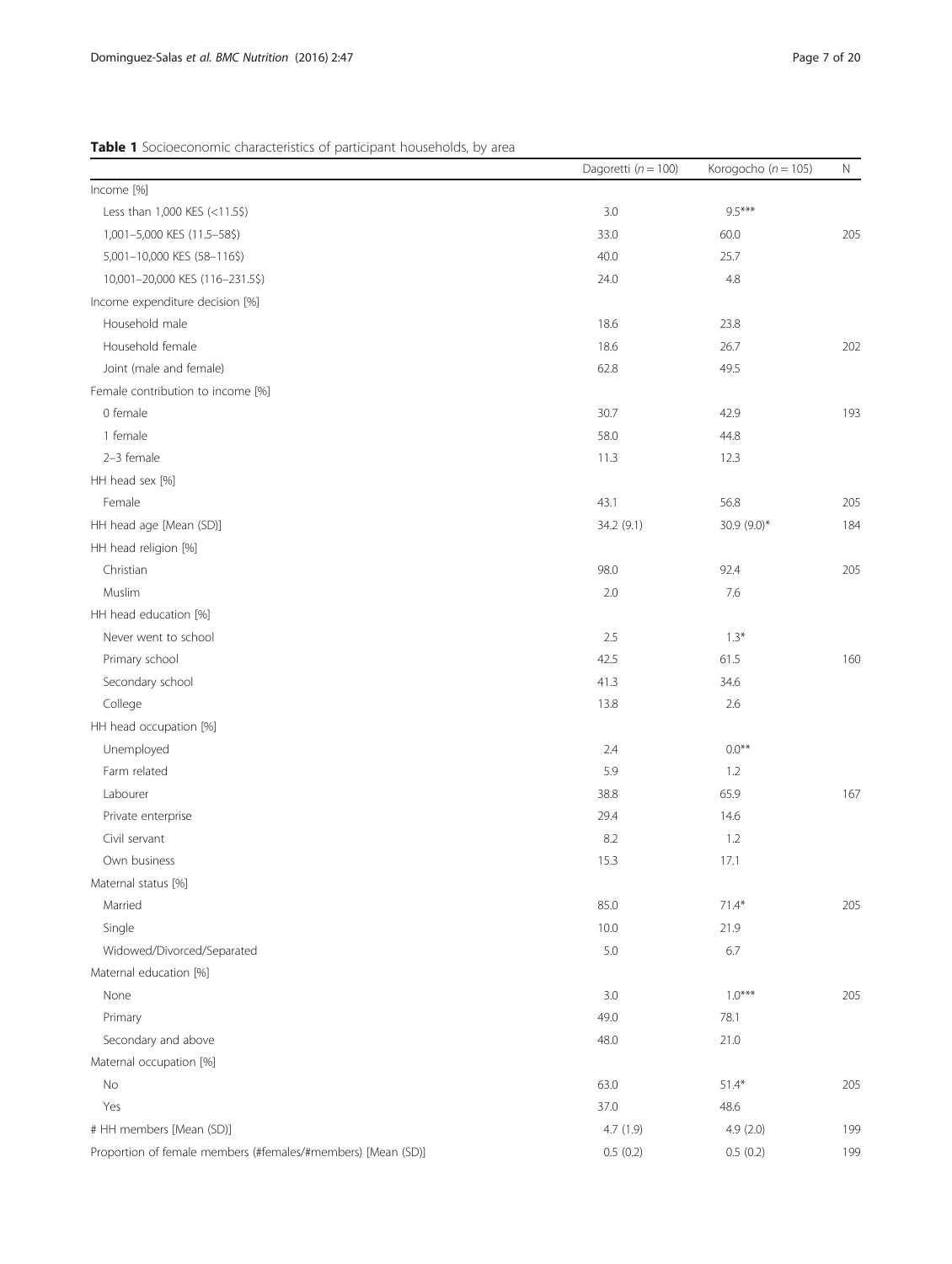# Table 1 Socioeconomic characteristics of participant households, by area (Continued)

|                                                                                               | Dagoretti ( $n = 100$ ) | Korogocho ( $n = 105$ ) | Ν   |
|-----------------------------------------------------------------------------------------------|-------------------------|-------------------------|-----|
| # HH children (<15y) [Mean (SD)]                                                              | 2.3(1.4)                | 2.6(1.5)                | 200 |
| Land ownership [%]                                                                            |                         |                         |     |
| No land                                                                                       | 52.6                    | 91.3***                 | 200 |
| 0-5000 $m2$                                                                                   | 28.9                    | 3.9                     |     |
| $>5000 \; \text{m}^2$                                                                         | 18.5                    | 3.9                     |     |
| Land usage [%]                                                                                |                         |                         |     |
| No land                                                                                       | 89.6                    | 96.2                    | 200 |
| 0-5000 $m2$                                                                                   | 2.1                     | 2.9                     |     |
| $>5000 \; \text{m}^2$                                                                         | 8.3                     | 1.0                     |     |
| Home owned [%]                                                                                | 17.0                    | 12.4                    | 205 |
| # rooms [%]                                                                                   |                         |                         |     |
| 1 room                                                                                        | 60.0                    | $76.7*$                 | 202 |
| $2-3$ rooms                                                                                   | 32.3                    | 21.4                    |     |
| >3 rooms                                                                                      | 7.1                     | 1.9                     |     |
| Walls material [%]                                                                            |                         |                         |     |
| Iron sheets                                                                                   | 100.0                   | 63.8***                 | 205 |
| Earth/mud                                                                                     | 0.0                     | 36.2                    |     |
| Quality of housing score [%]                                                                  |                         |                         |     |
| Poor (0-10)                                                                                   | 82.8                    | 80.3***                 | 202 |
| Moderate (11-20)                                                                              | 17.2                    | 9.7                     |     |
| Good (21-30)                                                                                  | $\mathsf{O}\xspace$     | 0                       |     |
| Domestic asset index [%]                                                                      |                         |                         |     |
| $0 - 25$                                                                                      | 70.0                    | 97.2***                 |     |
| $25 - 50$                                                                                     | 15.0                    | 1.0                     | 205 |
| $50 - 75$                                                                                     | 10.0                    | 0.0                     |     |
| $75 - 100$                                                                                    | 4.0                     | 1.0                     |     |
| >100                                                                                          | 1.0                     | 1.0                     |     |
| Men domestic asset index [Md $(Q_1-Q_3)$ ]                                                    | $5.0(2.9 - 24.3)$       | $2.9(0.8-5.0)$ ***      | 205 |
| Women domestic asset index [Md $(Q_1-Q_3)$ ]                                                  | $5.7(3.0-20.4)$         | $3.4$ (2.0-5.8)***      | 205 |
| Gender asset disparity [Md $(Q_1-Q_3)$ ] (women/total domestic asset index)                   | $0.8(0.5-0.9)$          | $0.7(0.5-1.0)$          | 204 |
| Animal ownership [%] <sup>a</sup>                                                             | 53.0                    | 22.9***                 | 205 |
| Livestock contribution to HH asset [Md $(Q_1-Q_3)$ ] (livestock/total assets)                 | $0.0 (0.0 - 0.7)$       | $0.0$ $(0.0-0.0)$ ***   | 204 |
| Livestock contribution to women asset [Md $(Q_1-Q_3)$ ] (women livestock/total female assets) | $0.0 (0.0 - 0.8)$       | $0.0$ $(0.0-0.0)$ ***   | 196 |
| Total livestock holding [%] <sup>b</sup>                                                      |                         |                         |     |
| 0 TLU equivalents                                                                             | 54.0                    | 87.6***                 |     |
| 0.1-2 TLU equivalents                                                                         | 32.0                    | 10.5                    | 205 |
| 2.1-4 TLU equivalents                                                                         | 13.0                    | 1.0                     |     |
| >4 TLU equivalents                                                                            | 1.0                     | 1.0                     |     |
| Female livestock holding [%] <sup>b</sup>                                                     |                         |                         |     |
| 0 TLU equivalents                                                                             | 63.0                    | 90.5                    | 205 |
| >0 TLU equivalents                                                                            | 37.0                    | 9.52                    |     |

The data were collected between 02–20/12/13 and 7–16/01/14 in Dagoretti, and between 21/01/14 and 21/02/14 in Korogocho

HH household, KES Kenyan schillings, Md median, n sample size, Q<sub>1</sub> quartile 25 %, Q<sub>3</sub> quartile 75 %, SD standard deviation, TLU tropical livestock unit

\**p*-value ≤0.05; \*\**p-*value ≤ 0.01; \*\*\**p-*value ≤ 0.001<br><sup>a</sup>This includes both livestock and non-livestock animals; <sup>b</sup>The TLUs are calculated according to: 1.1 = camel; 1 = oxen, bull; 0.8 = local cow, horses; 0.6 = im male calves; 0.5 = heifers, donkeys, mules; 0.2 = calves; 0.1 = sheep, goats; 0.01 = poultry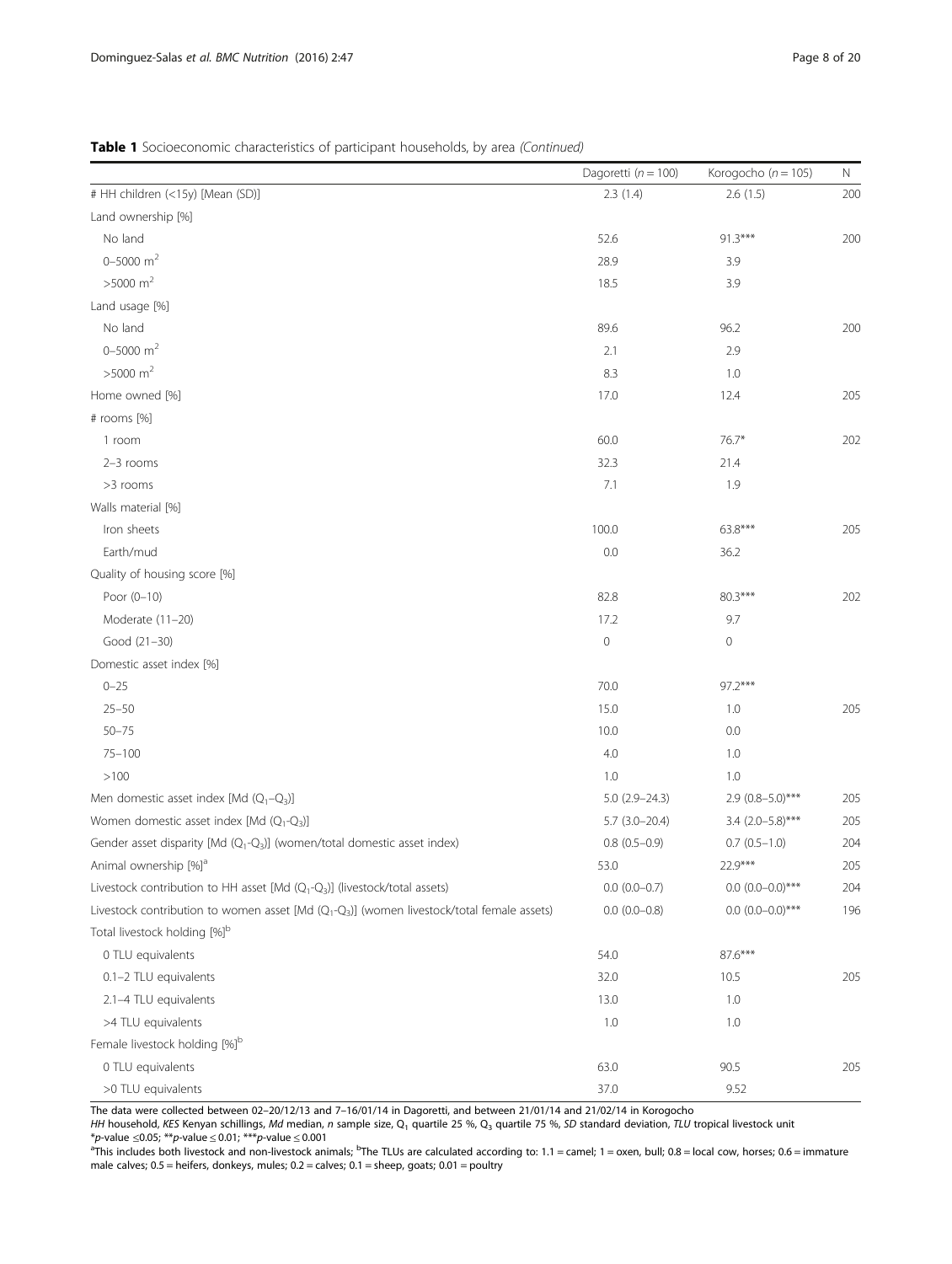|                                                 | CHILDREN 1-3 YEARS       |                        |  |                        |                        |                         | WOMEN REPRODUCTIVE AGE  |  |  |  |
|-------------------------------------------------|--------------------------|------------------------|--|------------------------|------------------------|-------------------------|-------------------------|--|--|--|
|                                                 | <b>BREASTFEEDING</b>     |                        |  | Non-BREASTFEEDING      |                        |                         | NON-PREGNANT            |  |  |  |
|                                                 | Dagoretti ( $n = 35$ )   | Korogocho ( $n = 42$ ) |  | Dagoretti ( $n = 65$ ) | Korogocho ( $n = 62$ ) | Dagoretti ( $n = 100$ ) | Korogocho ( $n = 104$ ) |  |  |  |
| Age [months//years]<br>[Mean (SD)]              | 17.8(4.0)                | 18.5(5.2)              |  | 25.4(5.9)              | 25.9(7.1)              | 26.7(6.3)               | 25.6(5.9)               |  |  |  |
| Child female [%(Cl)]                            | 48.6 (31.5-65.6)         | 34.9 (20.2-49.5)       |  | 44.6 (32.3-56.9)       | 45.2 (32.6-57.8)       |                         |                         |  |  |  |
| Child prematurity [%(Cl)]                       | $11.4(0.6 - 22.3)$       | $11.6(1.8-21.5)$       |  | $4.7$ $(-0.6 - 10.0)$  | $8.2(1.2 - 15.2)$      |                         |                         |  |  |  |
| HAZ [Z-scores]<br>[Mean (SD)]                   | $-1.34(1.07)$            | $-2.23***$ (0.98)      |  | $-1.70(1.27)$          | $-1.90(1.17)$          |                         |                         |  |  |  |
| WHZ [Z-scores]<br>[Mean (SD)]                   | $-0.15(1.34)$            | $-0.45(1.17)$          |  | 0.07(1.46)             | $-0.14(1.09)$          |                         |                         |  |  |  |
| BMI [kg/m <sup>2</sup> ] [Mean (SD)]            | $\overline{\phantom{a}}$ | ×,                     |  |                        | $\sim$                 | 24.2 (4.6)              | 23.3(3.8)               |  |  |  |
| Haemoglobin [g/dL]<br>[Mean (SD)]               | 10.1(1.1)                | 10.2(1.3)              |  | 10.2(1.3)              | 9.8(1.7)               | 12.7(1.8)               | 12.8(1.8)               |  |  |  |
| Prevalence of: [%(Cl)]<br>Stunting (<-2Z-score) | 25.7 (10.5-40.9)         | 53.5* (38.0-69.0)      |  | 38.5 (26.3-50.6)       | 45.2 (32.4-57.9)       |                         |                         |  |  |  |
| Wasting (<-2Z-score)                            | $2.9$ (-0.3-8.7)         | $11.6(1.6-21.6)$       |  | $1.5$ (-0.2-4.6)       | $3.2$ (-0.1-7.7)       |                         |                         |  |  |  |
| BMI <18.5 kg/m <sup>2</sup> (underweight)       | $\overline{\phantom{a}}$ |                        |  |                        |                        | $7.0(1.9-12.1)$         | $9.5(3.8-15.2)$         |  |  |  |
| BMI >25 kg/m <sup>2</sup> (overweight)          | $\overline{\phantom{a}}$ |                        |  |                        |                        | 22.2 (13.9-30.6)        | $16.3(9.1-23.6)$        |  |  |  |
| $BMI > 30$ kg/m <sup>2</sup> (obese)            |                          |                        |  |                        |                        | $12.1 (5.6 - 18.7)$     | $7.7(2.5-12.9)$         |  |  |  |
| Anaemia (<11 g/dL) //<br>(<12 g/dL) [% (Cl)]    | 85.7 (73.5-97.9)         | 65.1 (50.3-80.0)*      |  | 70.8 (59.4-82.1)       | 77.4 (66.7–88.1)       | 26.0 (17.3-34.7)        | 25.7 (17.2-34.2)        |  |  |  |
| $MDDa$ [% (CI)]                                 | 74.3 (59.4-89.2)         | $52.4*(36.8-67.9)$     |  | 83.1 (73.8-92.4)       | $61.3***$ (48.9-73.6)  |                         |                         |  |  |  |
| WDDS <sup>b</sup> [Mean (SD)]                   | $\overline{\phantom{a}}$ |                        |  |                        |                        | 4.4(1.1)                | $4.1*$ (1.4)            |  |  |  |

<span id="page-8-0"></span>

| Table 2 Nutritional indicators of participant children and women in poor households of Nairobi, by area |  |
|---------------------------------------------------------------------------------------------------------|--|
|---------------------------------------------------------------------------------------------------------|--|

| Intake of:<br>[Mean (SD)] | Complementary food intake |               | WHO 2002 recommended<br>intake <sup>c</sup> $(12-23$ months) | Total intake   |                  | Total % at risk<br>of inadequacy <sup>d</sup> | Total intake    |                  | Total% at risk<br>of inadequacy <sup>d</sup> |
|---------------------------|---------------------------|---------------|--------------------------------------------------------------|----------------|------------------|-----------------------------------------------|-----------------|------------------|----------------------------------------------|
| Energy [kcal/d]           | 898.4 (572.9)             | 703.5 (399.0) |                                                              | 1255.7 (441.2) | 1009.9** (514.5) | ۰.                                            | 1928.7 (725.5)  | 1768.1 (822.4)   |                                              |
| Carbohydrates [q/d]       | 154.4 (104.3)             | 124.0 (69.4)  |                                                              | 206.2 (75.6)   | 171.8 (86.3)*    |                                               | 320.5 (119.2)   | 295.8 (137.5)    | $\sim$                                       |
| Protein [q/d]             | 22.4 (15.2)               | 17.6(11.2)    |                                                              | 33.1 (14.2)    | $24.1***$ (15.4) | 6.1                                           | 47.9 (22.0)     | 42.9 (25.5)      | 30.6                                         |
| Fats [g/d]                | 22.7(19.3)                | 17.0(14.1)    |                                                              | 35.6 (17.6)    | $27.0***$ (19.5) |                                               | 53.1 (30.9)     | 48.5 (33.41)     | $\sim$                                       |
| Calcium [mg/d]            | 265.8 (189.8)             | 222.4 (188.4) | 500                                                          | 481.6 (257.3)  | 343.7** (242.2)  | 52.4                                          | 597.9 (328.7)   | 461.4*** (299.4) | 93.8                                         |
| Iron [mg/d]               | 5.4(4.1)                  | 4.1(2.9)      | 5.8                                                          | 7.7(3.9)       | $5.7**$ (4.0)    | 98.7                                          | 13.0(7.5)       | 11.8(7.4)        | 19.6                                         |
| Zinc [mg/d]               | 3.2(1.9)                  | 2.4(1.4)      | 4.1                                                          | 4.8(2.4)       | $3.3***$ (1.9)   | 7.7                                           | 7.1(3.1)        | $6.1*$ (3.5)     | 61.3                                         |
| Vitamin A [µg RE/d]       | 676.4 (825.0)             | 495.1 (687.2) | 400                                                          | 770.9 (675.4)  | 561.2 (629.5)    | 11.5                                          | 1575.3 (1620.3) | 1409.7 (1516.9)  | 6.9                                          |
| Vitamin B1 [mg/d]         | 0.5(0.4)                  | 0.4(0.3)      | 0.5                                                          | 0.7(0.4)       | $0.5***$ (0.5)   | 22.6                                          | 1.1(0.7)        | 1.0(0.6)         | 32.3                                         |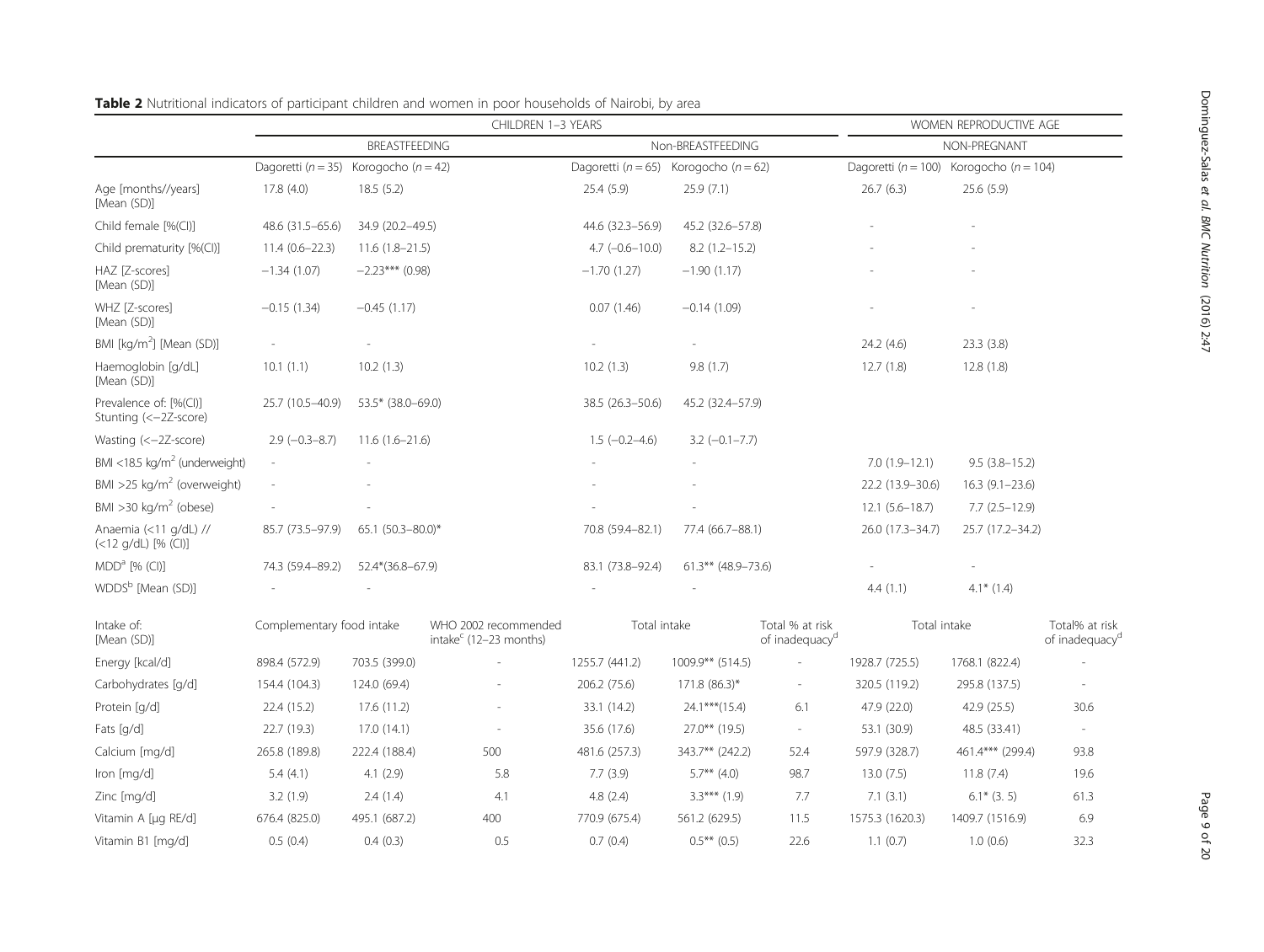|  | Table 2 Nutritional indicators of participant children and women in poor households of Nairobi, by area (Continued) |  |  |  |  |  |  |  |  |
|--|---------------------------------------------------------------------------------------------------------------------|--|--|--|--|--|--|--|--|
|--|---------------------------------------------------------------------------------------------------------------------|--|--|--|--|--|--|--|--|

|                           |                           | CHILDREN 1-3 YEARS |                                                            |               |                   |                                               |               |               | WOMEN REPRODUCTIVE AGE                       |  |  |
|---------------------------|---------------------------|--------------------|------------------------------------------------------------|---------------|-------------------|-----------------------------------------------|---------------|---------------|----------------------------------------------|--|--|
|                           |                           | BREASTFEEDING      |                                                            |               | Non-BREASTFEEDING |                                               |               | NON-PREGNANT  |                                              |  |  |
| Intake of:<br>[Mean (SD)] | Complementary food intake |                    | WHO 2002 recommended<br>intake <sup>c</sup> (12–23 months) | Total intake  |                   | Total % at risk<br>of inadequacy <sup>a</sup> | Total intake  |               | Total% at risk<br>of inadequacy <sup>a</sup> |  |  |
| Vitamin B2 [mg/d]         | 0.6(0.5)                  | 0.4(0.3)           | 0.5                                                        | 0.8(0.4)      | $0.6***(0.5)$     | 18.8                                          | 1.0(0.5)      | $0.9*$ (0.5)  | 49.7                                         |  |  |
| Vitamin B3 [mg/d]         | 5.8(3.8)                  | 4.1 $(3.9)^*$      | 6                                                          | 7.4(3.5)      | $5.3***$ (3.2)    | 33.5                                          | 10.3(4.4)     | 9.2(5.3)      | 70.0                                         |  |  |
| Vitamin B6 [mg/d]         | 0.9(0.6)                  | 0.7(0.6)           | 0.5                                                        | 1.2(0.7)      | $0.8***(0.5)$     | 8.9                                           | 1.5(0.8)      | $1.3*$ (0.8)  | 22.9                                         |  |  |
| Folate [µg DFE/d]         | 209.9 (232.6)             | $122.9*$ (116.7)   | 160                                                        | 303.4 (244.7) | 220.1*(206.8)     | 18.9                                          | 468.1 (411.7) | 359.8*(317.5) | 33.1                                         |  |  |
| Vitamin B12 [µg/d]        | 5.2(7.3)                  | 4.8 $(5.4)$        | 0.9                                                        | 7.4(9.7)      | 4.8(6.5)          | 8.8                                           | 14.9 (17.7)   | 16.9 (17.9)   |                                              |  |  |
| Vitamin C [mg/d]          | 55.7 (44.7)               | 57.3 (55.4)        | 30                                                         | 80.9 (59.5)   | 70.9 (68.7)       | 3.2                                           | 131.5 (92.8)  | 123.4 (104.6) | 6.3                                          |  |  |

n for child intake = 204; n for women intake = 204

The data were collected between 02–20/12/13 and 7–16/01/14 in Dagoretti, and between 21/01/14 and 21/02/14 in Korogocho

BMI body mass index, CI confidence interval, DFE dietary folate equivalents, HAZ height-for-age Z-scores, n sample size, N/A not available, RE retinol equivalents, RNI recommended nutrient intake, SD standard deviation, WHZ weight-for-height Z-scores

\*p-value ≤0.05; \*\*p-value ≤ 0.01; \*\*\*p-value ≤ 0.001

<sup>a</sup>Minimum Dietary Diversity (MDD) for infants: proportion of children 6–23 months of age who received foods from 4 or more food groups (on a 7-point food group scale proposed by WHO for children 6–23 months, here used up to 36 months) [[35\]](#page-18-0); <sup>b</sup>Women's Dietary Diversity Score (WDDS) for women: 9-point food group score proposed by FAO [\[34](#page-18-0)]; <sup>S</sup>Acording to WHO 2002 intakes [[33\]](#page-18-0); <sup>d</sup>Prevalence of inadequacy calculated by IMAPP software, based on EAR cut-off point

// difference in indicator or units for children and women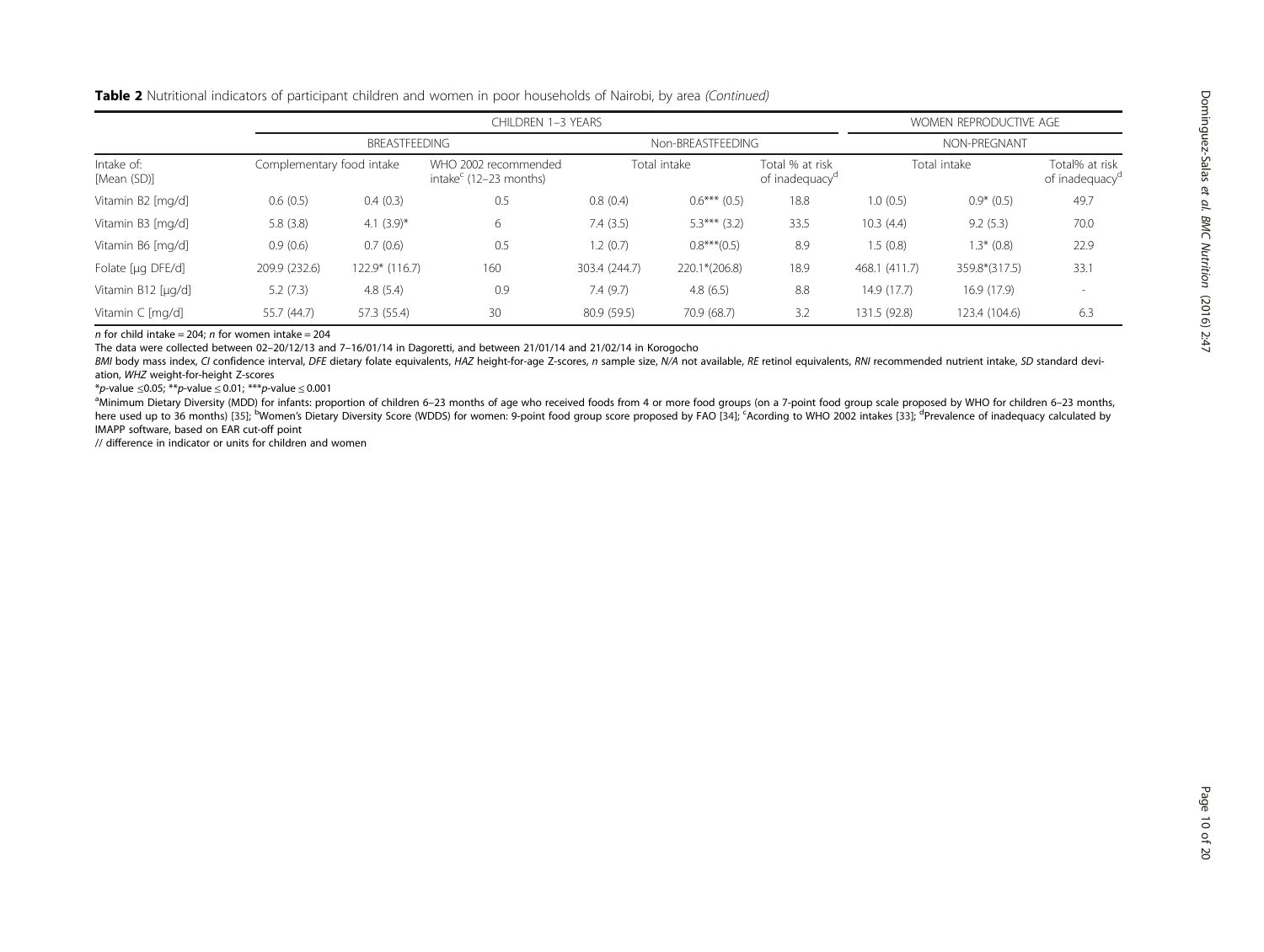higher-income than lower-income households  $(p$ -value = 0.04). The composite quality of housing score was 6.5 on average  $(SD = 2.3, \text{ min.} = 1, \text{ max.} = 7)$  which is considered as 'poor' [\[29\]](#page-18-0), and there were significant differences by area ( $p$ -value < 0.001) and by household income ( $p$ -value  $= 0.003$ ). Most households (94.1 %) had a cooker, but different types of fuels were used: most commonly kerosene/ gas (72.2 %), followed by charcoal/wood (27.3 %), and one household had electricity/battery. Only two households had a refrigerator. The majority of households (88.8 %) had at least one mobile phone in the household, 66.3 % had at least one mosquito net, 56.1 % had a radio and 48.3 % had a television. Only 9.3 % of the households had a bicycle, 3.4 % a motorbike and 1.5 % a cart.

### **Livestock**

Livestock were kept by 29.3 % of households (Fig. [3](#page-5-0) shows the animal species) and of these, two households had animals that they kept for others. Poultry was the most frequent species kept; local bird breeds were kept by 22.9 % of the households and only one household owned exotic poultry. Cattle were the second most commonly kept livestock (14.6 % of the households). The livestock biomass contributed by different species is shown in Fig. [3,](#page-5-0) as well as the ownership by gender. The percentage of households owning animals increased with income  $(p$ -value = 0.001) and in Dagoretti was more than double of Korogocho. The total livestock holding was also significantly higher in Dagoretti  $(mean = 0.67, SD = 1.17)$  compared to Korogocho (mean = 0.28, SD = 2.35) (*p*-value < 0.001). The livestock contribution to the total household asset base across all households was 18.2 %. Of the households reporting they had one or more livestock species, 61.6 % reported to have animals mainly for subsistence, 53.3 % reported to have species which were mainly for selling, 13.3 % had horses, donkeys or cattle for the purpose of draft and other work, and one household reported to have cattle for bull fighting. Also, amongst livestock- keeping households, 62.7 % kept their animals outside the urban area, 33.9 % kept their livestock in structures attached to their household and 3.4 % kept their animals elsewhere within the urban area. The specific livestock contribution to the asset base for women was 52.4 %. Animals were mostly said to belong to the household and not to any specific member of the family. When attributed to a specific member, they were more often attributed to female than to male members, although the sample size was too small to test for a true difference.

### Maternal and child nutrition

# Children 1–3 years

Overall, 8.3 % of the children were reported to be premature at birth. At the time of the survey, 43.4 % of children were still breastfeeding, although only 37.3 % were reported to have consumed breastmilk on the previous day. Of the 55.6 % of children who were not breastfeeding, 99 % were reported to have been breastfed earlier in life, with a mean duration of 17.1 months  $(SD = 5.5$  months). Just over half the children  $(54.5 %)$ were reported to have been exclusively breastfed up to 6 months of age and the introduction of liquids took place on average at 4.1 months  $(SD = 2.4$  months) and of solid food at 5.4 months  $(SD = 1.9$  months), with no statistical differences by gender. A majority of children (82.0 %) was reported to have taken vitamin A capsules over the previous 6 months. Three of the children had been in a therapeutic feeding programme during the last three months, one of whom was still in the programme; one child had been in a supplementary feeding programme. None of the children was reported to have positive HIV status but only 51.2 % had been tested. It was reported that 22.9 % of children had been sick within the past 24 h, with cough (9.2 %), fever (8.3 %), diarrhoea (5.9 %) or vomiting (2.9 %) as the most common symptoms.

Table [2](#page-8-0) summarises the dietary and nutritional indicators of breastfeeding and non-breastfeeding children by area (child sex differences are shown in the Additional file [1:](#page-17-0) Table S2). Breastfeeding children were significantly younger ( $p$ -value < 0.0001) but did not differ in other nutritional indicators. Total prevalence of acute malnutrition was 4.4 %, with 1.0 % severely wasted and no cases of oedema reported; total stunting was 41.5 %, with 14.2 % of cases severe stunting. The mean height-for age Z-scores was lower in Korogocho than Dagoretti (0.47 SD lower, pvalue = 0.004) and in boys than girls (0.38 SD,  $p$ -value = 0.02). Anaemia was found in 74.1 % of children, with 2.4 % of cases severe anaemia. Among the wasted children 66.7 % were also stunted (the ß coefficient of the linear regression between height-for-weight and height-for-age was 0.164,  $p$ -value = 0.031) and 88.9 % were also anaemic (the ß coefficient of the linear regression between heightfor-weight and haemoglobin levels was 0.155, *p*-value = 0.016). There was no association between height-for-age and haemoglobin levels.

It was reported that 13.2 % of children had lower total dietary intakes than usual on the day prior to the survey. The estimated energy and nutrient intakes, the percentages at risk of inadequate nutrient intakes (non-breastfed children and women only), and the percentage of children with a dietary diversity score  $\geq$  four food groups are also shown in Table [2](#page-8-0) (differences by sex in Additional file [1](#page-17-0): Table S2). The energy and nutrient intake data for breastfeeding children was from complementary foods alone (i.e. not including intakes from breastmilk). Overall, more than a third of non-breastfed children were at risk of inadequate intakes of calcium, iron or niacin (up to 98.7 % in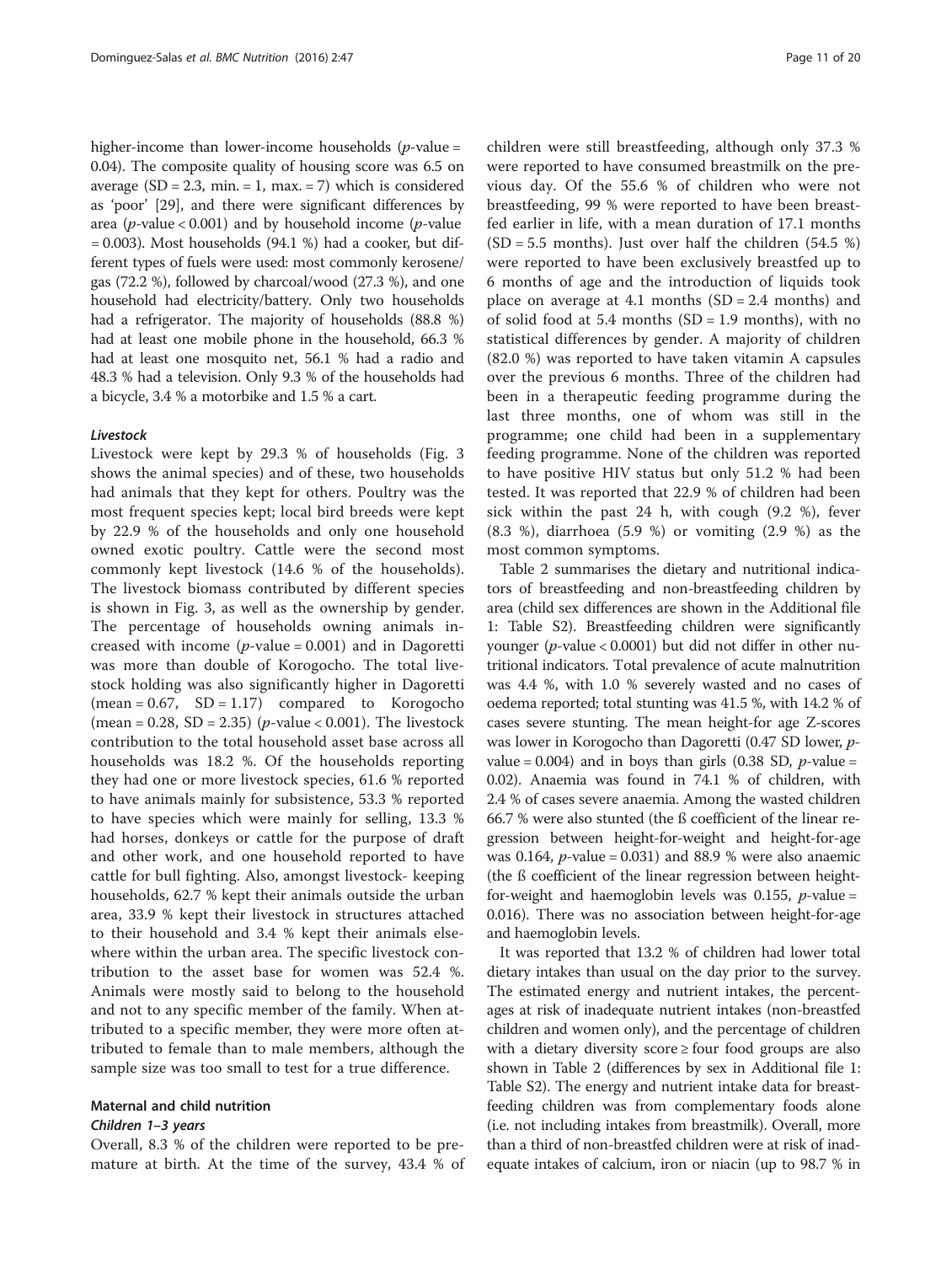the case of iron); whereas the percentage of children at risk of inadequate intakes of zinc and vitamins B6, B12 and C were low  $\left($ <10 %). Just over two thirds of the children (i.e., 68.6 %) were consuming diets that had the recommended foods from 4 or more food groups, although this percentage was significantly lower in Korogocho than Dagoretti (80.0 % vs 57.7 %,  $p$ -value = 0.001); the difference between boys and girls was not significant. On the 24-h recall day, over 50 % of children consumed foods from the staples (starchy tubers and grains), green leaves, other vegetables (mostly tomato) and dairy products; whereas less than 30 % and 10 % consumed flesh foods and eggs, respectively (Fig. 4). Iron intake was not found to be associated with haemoglobin levels in any of the groups.

### Women of reproductive age

The mean age was  $26.2$  years (SD = 6.1 years). Night blindness was reported by 6.3 % of women. None of the women were taking iron supplements at the time of the survey, however, 41.0 % reported to have taken iron supplements during their last pregnancy, of whom 86.3 % reported taking them seven days a week over an average length of 4.9 weeks ( $SD = 6.7$  weeks), and 15.2 % of women took iron supplements for 12 weeks or more. Relatively few women reported being HIV-positive (i.e., 6.3 %).

Not having enough food for the family 'occasionally' (less than 15 times a year) was reported by 28.8 % of women, and 'often' (above 15 times a year) by 29.8 %. Women's nutrition and dietary indicators by area are summarised in Table [2](#page-8-0) (and by sex of head of household, in the Additional file [1:](#page-17-0) Table S2). Less than 10 % of women were under-weight (BMI <  $18.5 \text{ kg/m}^2$ ), whereas close to

30 % were over-weight or obese  $(BMI > 25 kg/m<sup>2</sup>)$  of which 9.9 % were obese  $(BMI > 30 \text{ kg/m}^2)$ . The BMI was not associated with HIV status. The prevalence of anaemia was 25.9 %: 1.5 % of cases were severe, 14.2 % moderate and 10.2 % mild. No differences in nutritional status were detected between areas or depending on the sex of the household head. Lower than normal dietary intakes on the day prior to the survey was reported by 11.2 % of women and 5.4 % had been sick, mostly due to head or other body pain. Over a third of the women were at risk of inadequate intakes of calcium, zinc, riboflavin, niacin and folate (up to 93.8 % in the case of calcium); whereas fewer than 20 % were at risk of inadequate intakes of iron. Dietary iron intakes and reported length of iron supplementation were not associated with haemoglobin levels among these women. The average percentage of contribution to energy intake was slightly low for protein (9.6 % vs recommended 10–35 %), normal for fat (23.5 % - recommended 20– 35 %) and high for carbohydrates (68.1 % vs recommended 45–65 %). The women dietary diversity score was 0.2 points lower in Korogocho  $(p$ -value = 0.04) and the food groups consumed are shown in Table [4.](#page-13-0) As for children, over 50 % of women consumed over the last 24 h staples, green leaves, other vegetables and dairy products; whereas less than 30 % and 10 % consumed flesh foods and eggs, respectively (Fig. 4).

#### Predictors of malnutrition

The direction and statistical significance of the unconditional linear regression models for predictors of interest of nutritional outcomes are shown in Table [3](#page-12-0) (the ß-coefficients are shown in the Additional file [1:](#page-17-0) Table S3). The ß-coefficients of the statistically significant variables

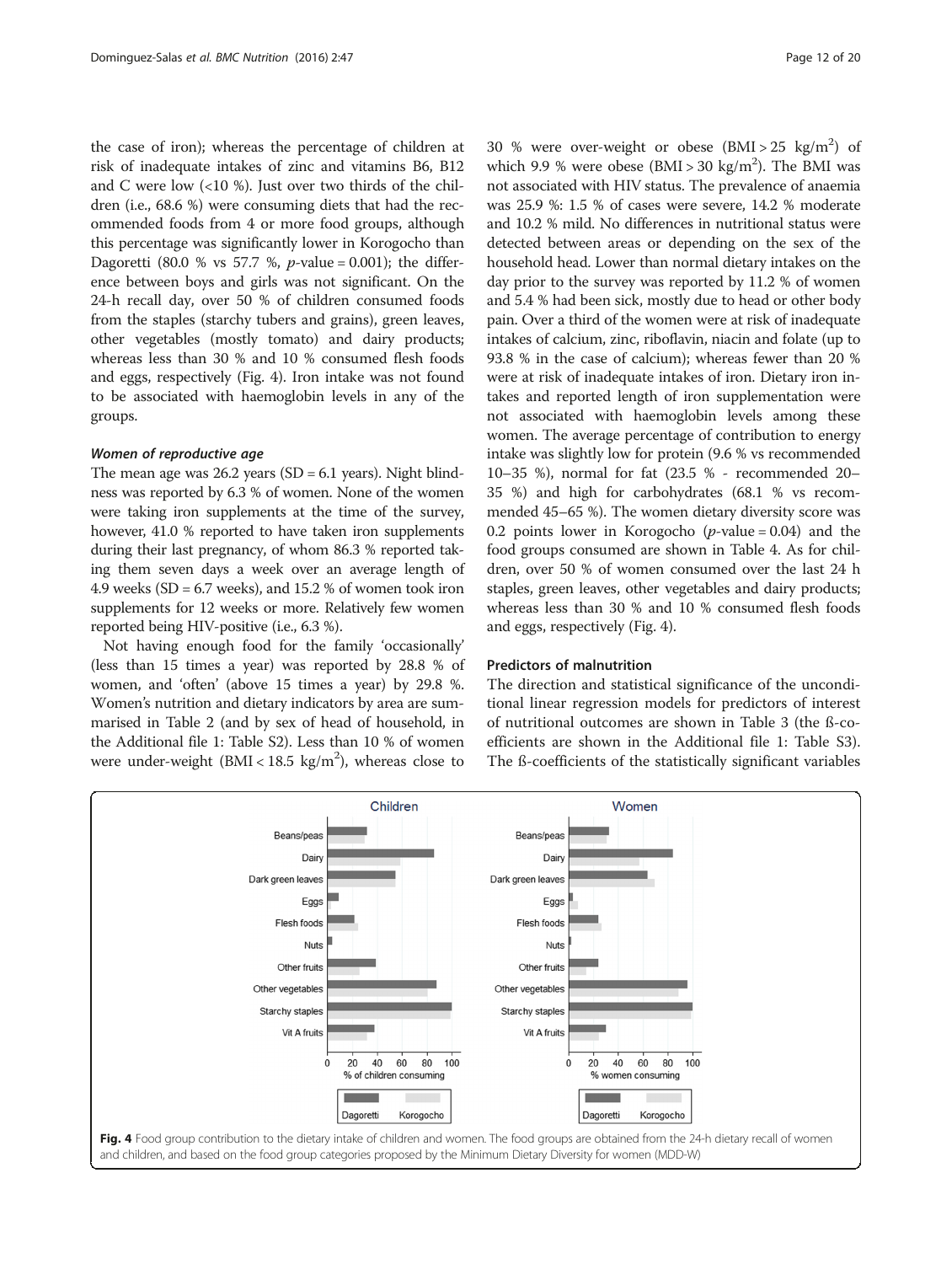| Description                    | Categories                            | n        | $\beta$ HAZ       | $\beta$ WHZ              | $\beta$ Ch Hb   | $\beta$ M BMI <sup>b</sup> | $\beta$ M $Hb^c$ |
|--------------------------------|---------------------------------------|----------|-------------------|--------------------------|-----------------|----------------------------|------------------|
| Area                           | $0 =$ Dagoretti; 1 = Korogocho        | 100/104  | $***$             |                          |                 | $-$ *                      | $^{+}$           |
| Household income               | $1 = 1$ K;                            | 12       | Base              | Base*                    | Base **         | Base***                    | Base             |
|                                | $2 = 1$ K-5 K;                        | 96       |                   |                          | $+$             |                            | $^{+}$           |
|                                | $3 = 5$ K-10 K;                       | 67       |                   |                          |                 | $^{+}$                     | $+$              |
|                                | $4 = 10$ K-20 K                       | 29       | $^{+}$            |                          | $+$             | $^{+}$                     | $+$              |
| Income expenditure decision    | $1 =$ Female                          | 45       | Base              | Base                     | Base            | Base                       | Base             |
|                                | $2 = Male$                            | 43       | $+$               | $+$                      |                 |                            | $+$              |
|                                | $3 =$ Joint                           | 113      |                   | $^{+}$                   |                 | $+$                        | $+$              |
| Female contribution to income  | $0 = No$ ; $1 = Yes$                  | 72/120   | $\overline{a}$    | $\overline{\phantom{a}}$ |                 | $+$ **                     | $+$              |
| HH head sex                    | $0 = Male$ ; 1 - = Female             | 154/51   | $\! + \!\!\!\!$   | $\overline{a}$           | $+$             |                            | $^{+}$           |
| HH head education              | $0 =$ None or $1ary$ ; 1 = Secondary+ | 113/83   | $+$ ***           | $\overline{\phantom{a}}$ | $+$             |                            |                  |
| Maternal status                | $0 = Not married; 1 = Married$        | 44/160   | $-$ *             | $^{+}$                   |                 |                            | $+$              |
| Maternal education             | $0 =$ None or $1ary$ ; 1 = Secondary+ | 134/70   | $+$ *             | ÷,                       | $+$             | $+$                        | $-$ *            |
| Maternal occupation            | $0 =$ None, student; $1 =$ All other  | 118/86   | $\overline{a}$    | ÷,                       | $\overline{a}$  | $^{+}$                     | $+$ *            |
| # HH children (<15y)           | $1 = 1$ ; $2 = 2$ ; $3 = 3$           | 54/68/77 | $\overline{a}$    | $\! + \!\!\!\!$          |                 | $+$                        |                  |
| Quality of housing score       | $0 = 4-6$ ; $1 = 8-16$                | 163/38   | $+$ $^{\ast}$     | $^{+}$                   | $+$ *           | $+$ $^{\ast\ast}$          | $^{+}$           |
| Domestic asset index           |                                       | 203      | $^{+}$            | $+$ $^{\ast}$            | $+$             | $+$ $^{\ast\ast}$          | $+$              |
| Women domestic asset index     |                                       | 203      | $+$ ***           | $^{+}$                   | $\! + \!\!\!\!$ | $+$ **                     | $^{+}$           |
| Domestic livestock asset index |                                       | 203      |                   | $+$ ***                  | $+$             | $+$ $^{\ast\ast}$          | $^{+}$           |
| Women livestock asset index    | $0 = 0; 1 = 0$                        | 158/46   | $^+$              | $+$ **                   |                 | $+$ ***                    | $-$ **           |
| Total livestock holding        | $0 = 0$ ; $1 = > 0$                   | 145/59   | $^{+}$            | $+$ $^{\ast}$            | $+$             | $+$ $^{\ast\ast}$          | $-$ *            |
| Female livestock holding       | $0 = 0$ ; $1 = > 0$                   | 157/47   | $+$ **            | $+$ **                   | $+$             | $+$ ***                    | $-$ *            |
| Maternal age [yrs]             |                                       | 204      | quad <sup>a</sup> | $^{+}$                   | $+$             | $+$ ***                    | $^{+}$           |
| Child age [months]             |                                       | 204      | $-$ **            | $+$                      | $+$ **          | $^{+}$                     | $^{+}$           |
| Child sex                      | $0 = Male$ ; $1 = Female$             | 116/88   | $+$ ***           | Ĭ.                       | $\! + \!\!\!\!$ |                            |                  |
| Prematurity                    | $0 = No; 1 = Yes$                     | 186/16   |                   | $-$ **                   | $+$             | $^{+}$                     | $**$             |

<span id="page-12-0"></span>Table 3 Univariable regression analysis for predictors of interest of nutritional outcomes

Regression coefficients are not presented because the parameters were measured on different scales. These values are presented in the Additional file [1:](#page-17-0) Table S3. The sign (+/-) indicates the direction of the relationship and the "\*"indicated the statistical significance (\* p-value ≤ 0.15, \*\* p-value ≤ 0.1, \*\*\* p-value ≤ 0.05; Ch = child; HH = household;  $M$  = mother;  $n$  = sample size

<sup>a</sup>quadratic function with peak at approximately 30 years

b<br>
b mother's BMI was log transformed to improve normality of distribution<br>
Smother's Hb was transformed as (Hb^3)/1000 to improve normality of mother's Hb was transformed as (Hb^3)/1000 to improve normality of distribution

in the multivariable regression analysis are shown in Table [4.](#page-13-0) The factors significantly associated with nutritional status were: for child height-for-age, living in Dagoretti, being a girl and having a non-married mother were associated with better Z-scores and the household head's education was marginally associated. For weightfor-height, living in Dagoretti and female ownership of livestock were positively associated (marginally in the case of female livestock holding) while income was negatively associated. Regarding maternal nutrition, BMI was positively associated with age and negatively associated with income; whereas hemoglobin levels were marginally associated with prematurity of child at birth.

Finally simple linear regression showed an association between certain nutritional indicators of a child and those of their mothers/caregivers: haemoglobin levels of

woman and child had a  $\beta$ -coefficient of 0.152 (*p*-value = 0.006), child weight-for-height and woman BMI had a ßcoefficient of  $0.614$  (*p*-value = 0.014), and child heightfor-age and women height had a ß-coefficient of 0.030  $(p$ -value = 0.032).

### **Discussion**

This paper documents socioeconomic and nutrition characteristics of two areas of informal settlements in Nairobi, Kenya. Even though Dagoretti's deprived areas are urban by definition, they have a peri-urban character, with lower population density and more agriculture activities, than Korogocho, which is a shanty-town inside the city. The levels of malnutrition and risk of inadequate intakes were high, highlighting that pockets of malnutrition exist in poor urban areas of Nairobi.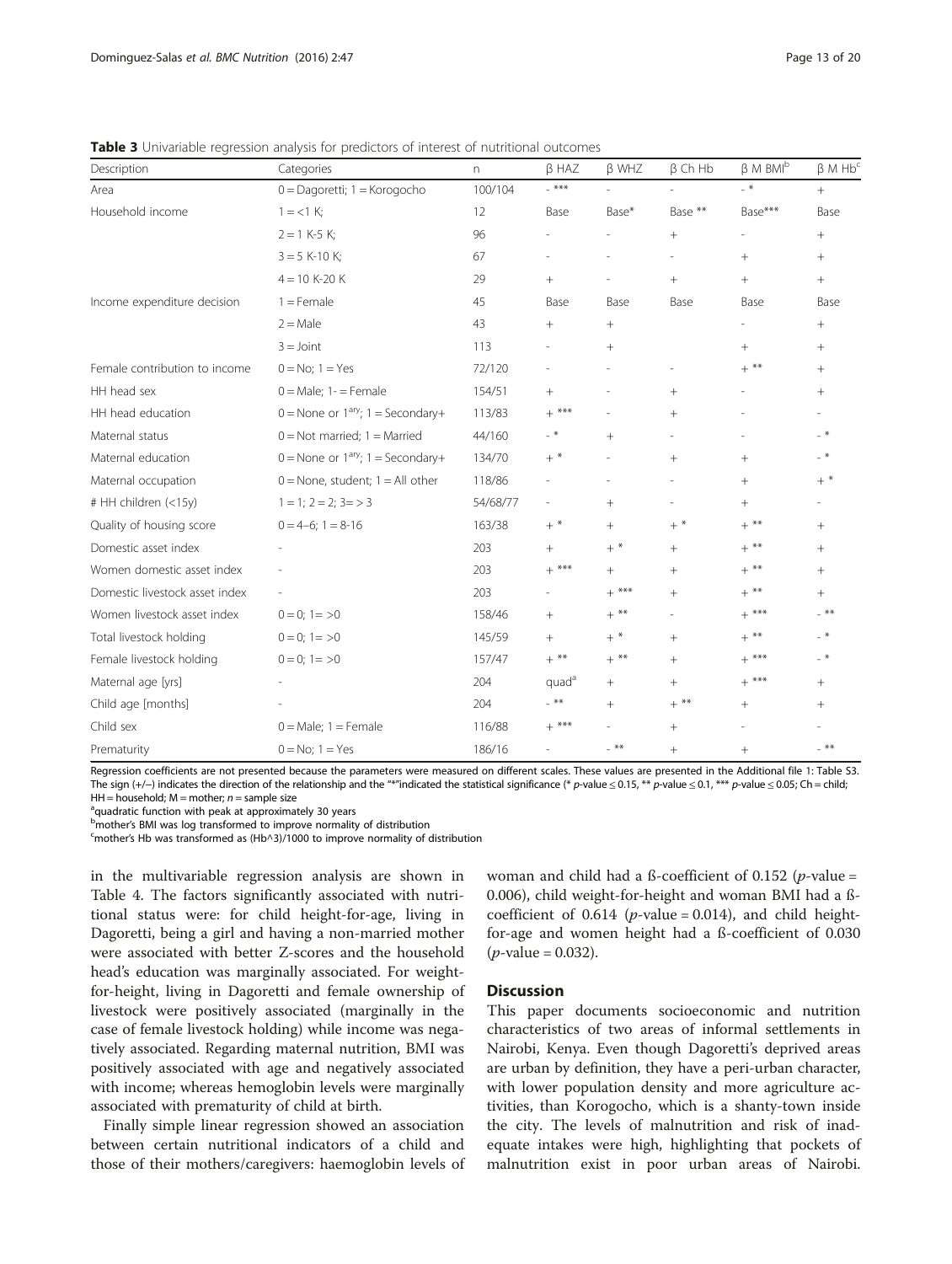<span id="page-13-0"></span>Table 4 Multivariable regression analysis for predictors of interest of nutritional outcomes

| Description              | Categories                                    | $\sqrt{n}$ | $\beta$ HAZ ( <i>p</i> -val) | $\beta$ WHZ (p-val)       | $\beta$ Ch Hb ( <i>p</i> -val) | $\beta$ M BMI <sup>a</sup> ( <i>p</i> -val) | $\beta$ M Hb <sup>b</sup> ( <i>p</i> -val) |
|--------------------------|-----------------------------------------------|------------|------------------------------|---------------------------|--------------------------------|---------------------------------------------|--------------------------------------------|
| Area                     | $0 =$ Dagoretti;<br>1 = Korogocho             | 100/104    | $-0.427(0.014)$              | $-0.392(0.045)$           | $-0.239(0.219)$                | $-0.004(0.893)$                             | 0.021(0.849)                               |
| Household income         | $1 = < 1$ K                                   | 12         |                              | base (0.009) <sup>c</sup> |                                | base $(0.019)^c$                            |                                            |
|                          | $2 = 1$ K-5 K                                 | 96         |                              | $-0.140(0.714)$           |                                | $-0.065(0.226)$                             |                                            |
|                          | $3 = 5$ K-10 K                                | 67         |                              | $-0.682(0.087)$           |                                | $-0.007(0.899)$                             |                                            |
|                          | $4 = 10$ K-20 K                               | 29         |                              | $-0.929(0.037)$           |                                | 0.051(0.409)                                |                                            |
| HH head education        | $0 =$ None or $1ary$ :<br>$1 =$ Secondary $+$ | 113/83     | 0.313(0.076)                 |                           |                                |                                             |                                            |
| Maternal status          | $0 = Not married;$<br>$1 =$ Married           | 44/160     | $-0.427(0.045)$              |                           |                                |                                             |                                            |
| Female livestock holding | $0 = 0$ ; 1 = > 0                             | 157/47     |                              | 0.426(0.054)              |                                |                                             |                                            |
| Maternal age [yrs]       |                                               | 204        | 0.000(0.973)                 | 0.010(0.479)              | 0.017(0.299)                   | $0.007$ (< $0.0001$ )                       | $-0.002(0.833)$                            |
| Child age [months]       | $\overline{\phantom{0}}$                      | 204        | $-0.021(0.082)$              |                           |                                |                                             |                                            |
| Child sex                | $0 = Male$ ;<br>$1 =$ Female                  | 116/88     | 0.332(0.050)                 |                           |                                |                                             |                                            |
| Prematurity              | $0 = No; 1 = Yes$                             | 186/16     |                              |                           |                                |                                             | $-0.344(0.098)$                            |

B-coefficients and p-values (p-val) are presented. Ch child, HH, household, M mother, n sample size

<sup>a</sup>mother's BMI was log transformed to improve normality of distribution

 $<sup>b</sup>$  mother's Hb was transformed as (Hb^3)/1000 to improve normality of distribution</sup>

overall P-value for variable

Nevertheless, the women and children residing in Dagoretti clearly showed better socioeconomic and nutrition status than in Korogocho, and so might be a better model for informal development. The data show that even among low-income households in Nairobi there can be a wide range of variability and hence the importance of stratifying data in urban areas in research and policy design. Some socioeconomic indicators, including livestock ownership, were found to be associated with nutritional outcomes, which is of relevance for policy and intervention design.

### Socioeconomic characterisation

The data (income and family size) indicate that majority of households, in this study live under the World Bank international poverty line set at 1.25\$ per day per person [[39\]](#page-18-0). Female-headed households had significantly lower incomes than male-headed households; whereas they were similar comparing other socioeconomic indicators. These results may reflect a misclassification bias. We could not distinguish between female headed households with an absent male-head versus those with no male head. The first named might receive financial support from a husband living away, which could attenuate differences between female and male headed households.

The quality of housing was mostly classified as 'Poor' (i.e. scores  $\leq 10$ ), with only a few households being 'Average' (i.e. scores between 11 and 20). All indicators related to ownership of land, domestic assets and animals were better in Dagoretti. Gender disaggregation of asset ownership including livestock is important to identify

gender disparities and track potential inequity reduction resulting from targeted interventions. Ownership of assets by women increases the decision power and thus has been associated with positive outcomes in health and education [[40](#page-18-0)]. Assets like livestock can have specific impacts on food access and availability [\[41](#page-18-0), [42](#page-18-0)]. The median gender asset disparity was 0.7, relatively high, indicating female ownership was important. This could be due to the relative presence in the sample of femaleheaded households (one in four households). In addition, the concept of 'ownership' of assets might need further exploration. For example, respondents might say that assets belong to the household and thus to all of its members, but this might not be the case when a couple divorces. In such situations gender disparity could raise, with women losing important assets. A different question formulation could be investigated in this respect in further studies, to obtain more accurate information and assess capacity of women to respond to 'household internal shocks' [[43\]](#page-18-0).

In this study, 29.3 % of households owned livestock, which is comparable to other African urban settings [[44](#page-18-0)]. Animals are particularly important assets, contributing in multiple ways to household economy, in particular to either income generation and/or the household's own food consumption [\[44, 45](#page-18-0)]. The number of heads and species owned can be highly informative to the household's socioeconomic characterisation, and be strongly related to productivity, income and welfare in some rural settings of developing countries. While in rural areas the majority of household keep livestock, the less well-off are more likely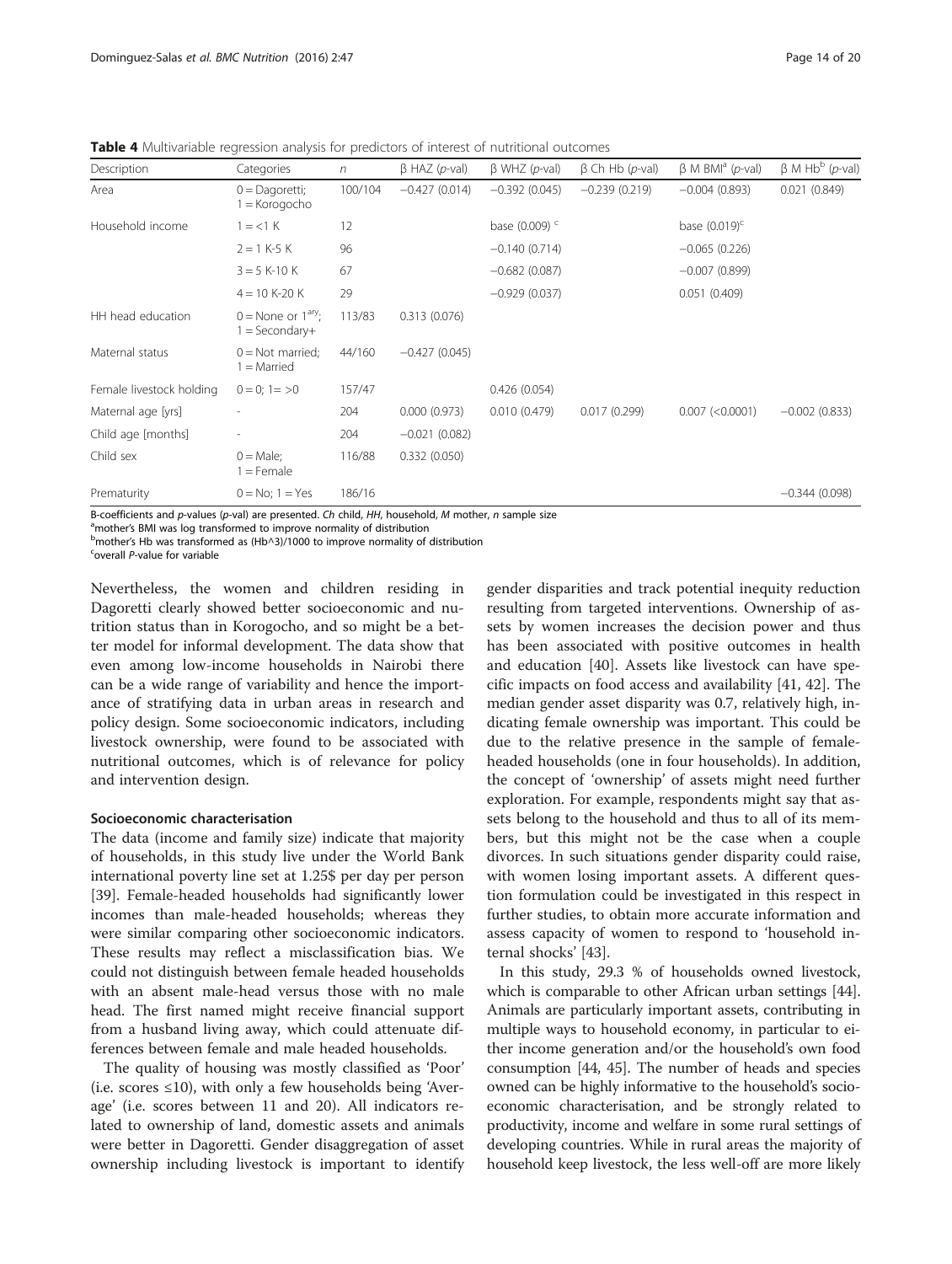to keep livestock [[44](#page-18-0)]. In urban areas livestock ownership is generally less common due to space and other restrictions, but the same trend seems to apply [\[44](#page-18-0)]. However, these trends can also be context-specific, and African countries such as Malawi or Tanzania have shown that rural wealthier households were likely to own more livestock [\[44, 46](#page-18-0)]. The households keeping livestock in Dagoretti (and an animal biomass (TLH) more than double that of Korogocho) might contribute to a diverse livelihood portfolio, and improve resilience, and dietary quality. However animal concentration can also increase the zoonotic pathogen load in the household. In this study, income was positively associated with animal ownership; this increased income could be either the result of the small-scale livestock production and/or the reason for investment in livestock. Importantly, livestock was reported to be owned predominantly by the household (i.e. not by male members), and also sometimes by women. This deviates from findings in rural poor settlements and may be due to urban context where men can often have a job outside the household and are less involved in livestock. Again there can be differences in the understanding of the term 'ownership', since other work in Dagoretti (among richer dairy households) quoted people as saying "everything with blood in the house belongs to the man", while finding that women dominated decisions about cattle milk, manure and the day-to-day care of cattle [\[27\]](#page-18-0). The absence of refrigerators in both areas could pose a challenge to food preservation and food safety, particularly for foods of animal origin (i.e. meat, milk).

### Maternal and child nutrition

The areas under study, like other urban low-income ones, showed the presence of a double burden of malnutrition in which high levels of chronic malnutrition (stunting) co-exist with high levels of maternal overweight/obesity [\[13](#page-18-0)]. In this study, 4 in 10 children between 1 and 3 years were stunted and almost one third of their mothers were overweight or obese [\[14](#page-18-0)]. Anaemia was also an issue of concern, especially among children, and almost all non-breastfed children were at risk of inadequate iron intakes. The quality of diets was low. Over 50 % of non-breastfed children were at risk of inadequate intakes of iron and calcium; and over 50 % mothers were at risk of inadequate intakes of calcium, zinc, riboflavin and niacin. These nutritional profiles suggest that micronutrient-dense food must be promoted, rather than calorie dense foods, to prevent stunting and reduce overnutrition and its related diseases such as diabetes type II or heart disease. These chronic diseases are becoming prevalent in urban poor settings [\[47\]](#page-18-0); and will place an economic burden on health care systems, which might well justify a resource investment in the food production system and in education. Interventions at the food system level may contribute to economic activity as well as prevent long-term reduction in human welfare. Low intakes of essential micronutrients and high rates of stunting and child anaemia justify the promotion of nutrient-dense foods such as animal-source foods. In follow-up research, some related issues were addressed to explore the economic and sociological drivers of animal-source food demand, including price elasticities (Cornelsen L, Dominguez-Salas P, et al. Price and other drivers of demand for animal source foods in peri-urban Nairobi, Kenya. Forthcoming. 2016). These studies also analysed the characteristics of the Nairobi livestock value chains supplying these low-income dwellers, in order to assess associated limitations, challenges, upgrading opportunities and risks (Alarcon P, Fèvre EM, et al. Mapping of the beef, sheep and goat source food systems in Nairobi associated to markets and large processing companies. 2016. Forthcoming).

### Children

Prevalence of stunting above 40 % was 'very high' according to the WHO Classification for assessing severity of child malnutrition, and compared to national levels. This probably reflects long-term problems of food insecurity, poor diets and child feeding practices, micronutrient deficiency, infectious disease load and/or enteropathy, inadequate water and sanitation, among others [[16, 17](#page-18-0), [48](#page-18-0)]. Almost one in four children had recently been sick, which might be due to poor food and environmental hygiene and the effect of the rainy season. Malnutrition has consequences for the individual's mental (cognitive) and psychomotor development, and the high prevalence of stunting observed in this study is expected to have serious long-term impact on the development and wellbeing of the Kenyan society as a whole. Tackling stunting in these settings can be challenging, but fostering prevention strategies must be a high priority. Conversely a 'low' level of wasting (<5 %) was found, which suggests dietary energy intakes were adequate. We observed a sex difference in the prevalence of stunting; however, this was not supported by differential intake in our data. A comparative advantage in girls has been reported in other studies and the reasons could be both biological (response to environmental stress) and cultural (differential access to food, care, or physical activities) [\[13](#page-18-0), [49, 50](#page-18-0)]. Also, the difference in prevalence between Dagoretti and Korogocho could be related to differences in the general sanitation, population density, and environmental conditions between these two areas. The number of wasted children was not high, but our data showed coexistence of wasting and stunting and an association between them. Both conditions are associated with increased mortality, especially when they coexist, and infectious diseases contribute to both of them, as do inflammation and gut health (via the effects of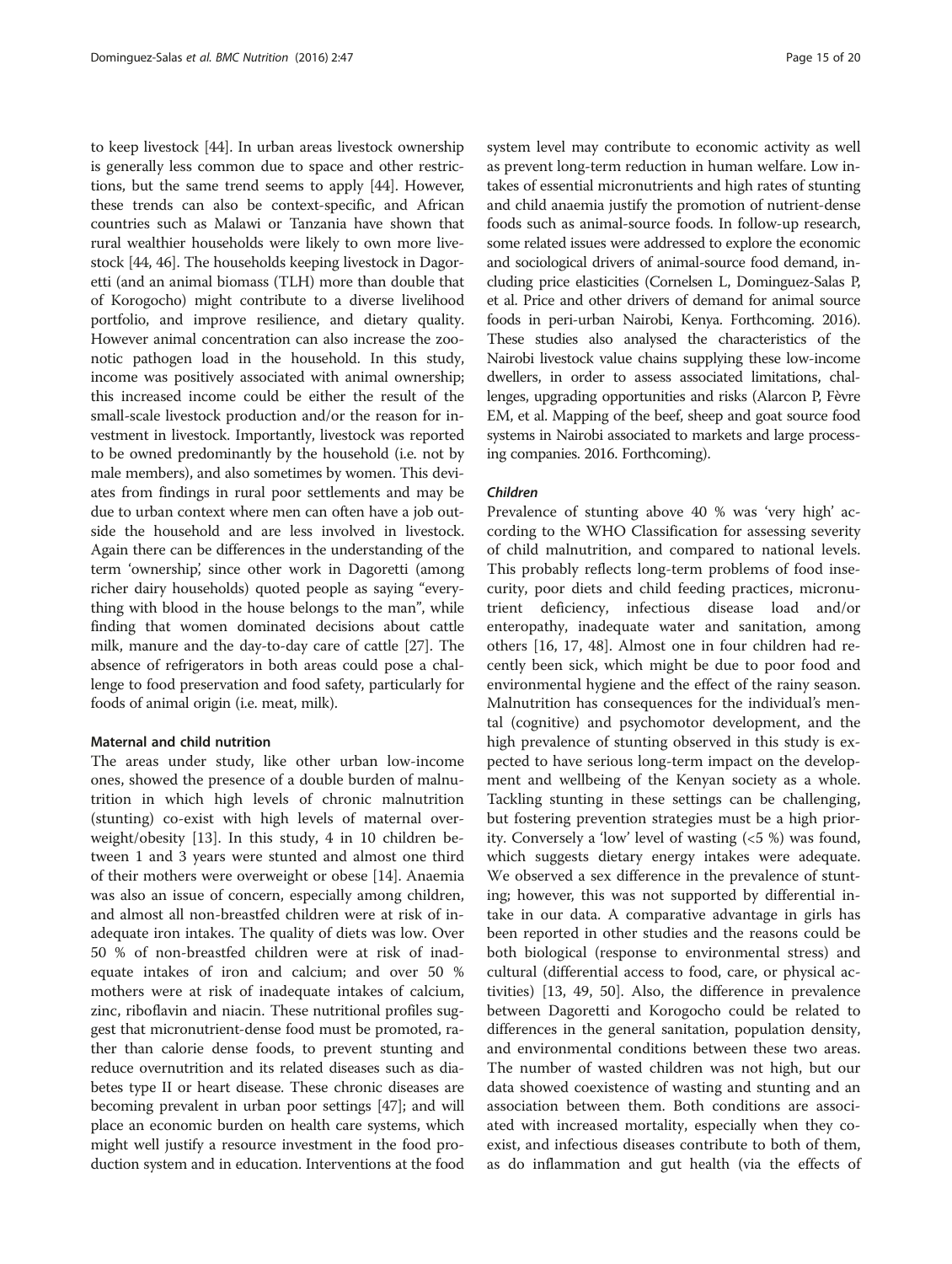chronic inflammation, malabsorption and/or appetite effects) [[51](#page-18-0)–[53\]](#page-18-0). There is also evidence that weight and length at birth determine later linear (and potentially ponderal) growth, and therefore women should be targeted via maternal (and pre-maternal) health and nutrition support. In children below five years, stunting, severe wasting and intrauterine growth restriction together are estimated to contribute 21 % of total global disability-adjusted life-years (DALYs), which constitutes the largest risk factor in this group [[54](#page-18-0)]. Child anaemia prevalence was above the 40 % WHO anaemia threshold considered as a 'severe public health problem' [[38](#page-18-0)], and does not seem to have improved from data from the latest comprehensive survey on anaemia prevalence in 1999, which was 69.0 % for preschool-age children countrywide [[55\]](#page-18-0).

Breastfeeding practices recorded were better than previously reported for these settings [[17\]](#page-18-0); however, the follow up methodology in that study was different: focusing on younger children and with feeding practices being longitudinally recorded in detail. The nutrient intake of children surveyed in Korogocho was consistently lower than those in Dagoretti for all nutrients and child groups, but was only statistically significant in nonbreastfeeding children (with the exception of vitamins A, B12 and C), probably due to the relative sample sizes. B12 was abnormally high in this population probably due to the national mandatory fortification of refined maize flour for the key staple 'ugali'. An increased blood level of vitamin B12 due to high intake is unlikely, as only small amounts of vitamin B12 can be absorbed and the rest is removed in the urine. Therefore, no tolerable upper intake level (UL) has been set [[56](#page-18-0)]. Doses as high as 2000 μg have not shown significant side effects [\[57](#page-18-0)]. Lower intakes in Korogocho could be due to lower income among the households, although anecdotal observation indicates that food prices are also lower in Korogocho. Also, the access to nutrient-rich value chains could differ among areas. The minimum dietary diversity score was high in Dagoretti compared to studies from other sub-Saharan countries, probably due to the urban nature of the population [[58](#page-18-0), [59\]](#page-19-0), but was significantly lower in Korogocho. In these settings, there is a need to assess if the right quantity and quality of food to ensure dietary requirements can be met with local diets, and thus enable children and women to reach their optimal weight, heights and cognitive capacity. The lack of association between the individual haemoglobin levels and iron intakes might be due to the absence of repeated day intake measurement and inherent measurement error associated with estimating dietary intake, as well as other factors such as parasite infestation. Despite the existence of a programme distributing sprinkles to children under 5, no household

reported consumption of sprinkles within the 24-h recall.

#### **Women**

The prevalence of 29.1 % overweight (9.9 % obese) in women was lower than previously reported in Korogocho and Viwandani from a sample of older women [\[60\]](#page-19-0), and coexisted with 7.4 % of women being too thin. The key risk factors for obesity in these areas deserve further investigation and could be related to high intakes of carbohydrates and oil, and to lack of physical activity. The prevalence of anaemia in non-pregnant women was low compared to children but in line with the national prevalence in women of reproductive age (25 %) [\[61\]](#page-19-0). Yet, it would still be classified as a 'moderate public health problem'; also, Nairobi has low malaria prevalence. In any case, health policies on anaemia prevention and control introduced by the Ministry of Health over recent years to address the high rates of anaemia need to be formally monitored and evaluated. Taking iron supplements during pregnancy was reported by almost half of the women, although the compliance period was relatively short. Night blindness was also lower than the 6.8 % reported in the 2008/09 demographic and health survey [[62\]](#page-19-0) although it is not fully comparable since that study referred to both sexes and to different areas. This was in turn higher than the 4.3 % found in that same survey for rural populations, indicating that dwellers of poor urban areas could have a more limited access to vitamin A rich foods. Nutrient intakes were consistently lower for all nutrients except for vitamin B12 and iron in Korogocho women than in Dagoretti ones, but these differences were only significant for calcium, zinc, riboflavin, vitamin B6 and folate. The significantly higher intake of calcium and riboflavin in Dagoretti could be due to higher fresh milk intakes in this area, possibly facilitated by a higher presence of livestock. Women's dietary diversity indicators were also lower in Korogocho and were in line with previous findings [[63](#page-19-0)]. Ethnicity was not included in the questions to avoid potential sensitivity but it should be explored in the future since dietary practices and patterns have been observed to differ among ethnic groups [\[64\]](#page-19-0). A double burden of malnutrition was identified among women, and better nutrition of the woman and child assessed seemed to be associated within households. In addition, higher weight may be related in this population to higher caloric intake from commonly used fried street foods such as 'mandazi' (a sort of doughnut) and oil, and not to good quality foods, thus not preventing stunting or anaemia.

### Predictors of malnutrition

Some factors related to poverty have been identified in previous studies as associated with suboptimal nutrition [\[65](#page-19-0)]. Among the sociocultural predictors explored, the best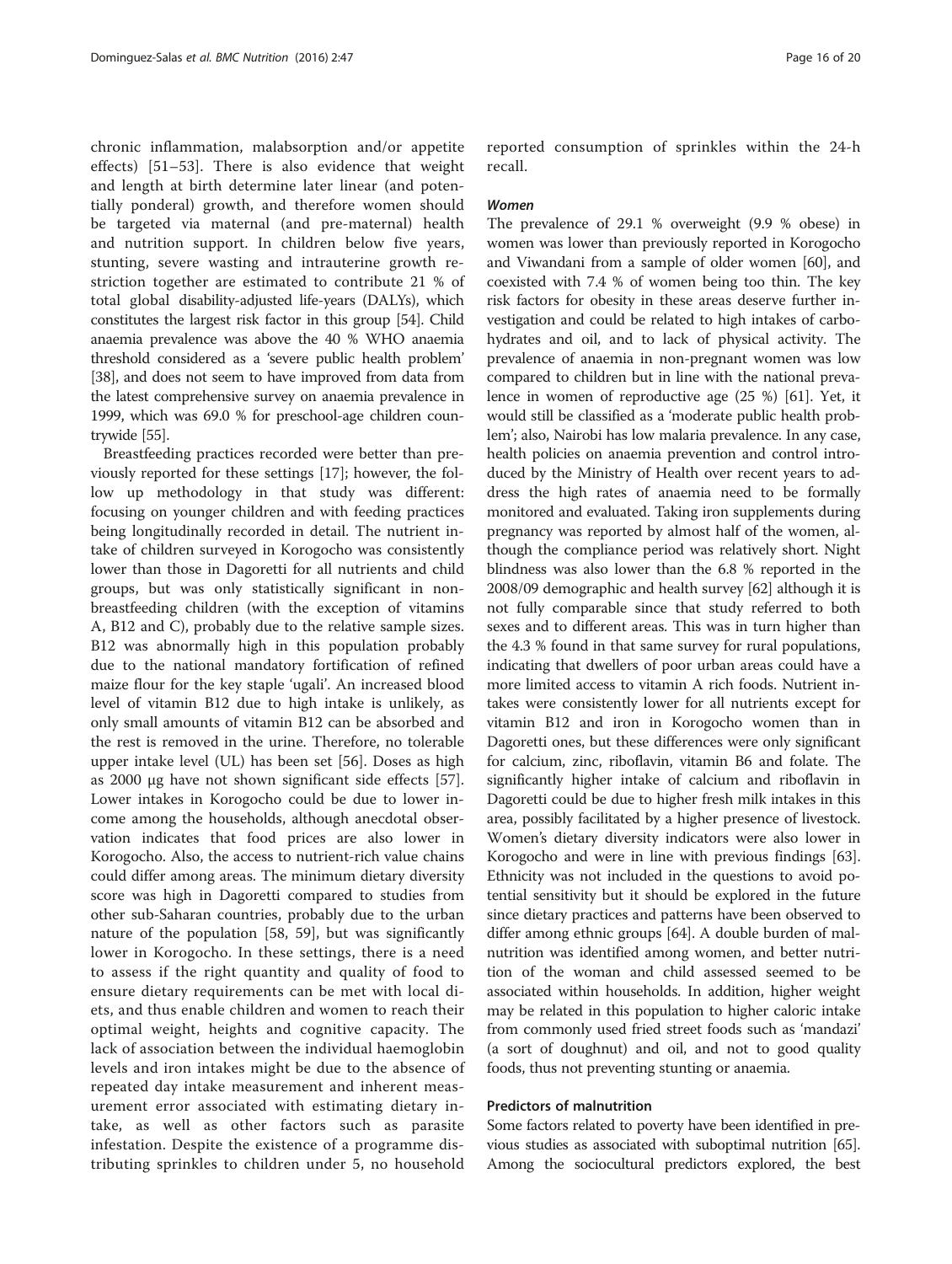predictors of stunting in this study were lower education of the head of the household, sex of the child (with girls having lower stunting rates), and marital status (with married women having more stunted children). Lower education and not being married have been previously identified as risk factors for stunting [\[12\]](#page-18-0) and breastfeeding cessation [[17](#page-18-0)]. Higher education is likely to be associated with higher knowledge, higher income and more positive health and nutrition practices. Surprisingly, contrary to the previous study, in this sample children of married women were more likely to present lower height-for-age than children of single or divorced women. Although this study includes a different setting (Dagoretti), with a different socioeconomic reality than Korogocho and Viwandani, this finding requires further investigation. Weight-for-height showed positive relationship with female livestock ownership expressed as number of tropical livestock units, suggesting a beneficial effect of women owning animals as regards wasting in these settings, although this association was only marginally significant and would require further study. Evidence so far has shown that animal ownership may relate to better nutrition at household level [\[45,](#page-18-0) [66](#page-19-0)–[68](#page-19-0)]; this has been reported for stunting in rural populations, and the pathways are still unclear. The lack of association of stunting with animal assets in this sample might thus be due to different dynamics of animal use and expenditure patterns in these urban areas compared to rural ones. In poor urban settings, direct pathways contributing to own consumption of animal-source foods could be affected due to animals being kept far from households (in this sample, households with higher number of animals i.e. > 5 heads of ruminants or > 10 heads of poultry were kept mostly outside the urban area) and therefore contribution to daily intakes might be limited, or alternatively to fewer animals kept. Indirect pathways of income generation to purchase food might also be affected due to a higher number of competing priorities for money expenditure. In addition, animals in overcrowded areas could contribute more easily to zoonotic disease via environmental contamination, potentially contributing to malnutrition. Therefore, the interaction with animals in these settings could be substantially different to rural areas and deserves further investigation. The association found with wasting rather than with stunting could be due to the sale of animal-source foods to buy caloric foods (staples, oil, etc.) rather than for own consumption. The negative association of income with weight-for-height and maternal BMI was unexpected. It is important to note that the difference between income categories is limited, and households may have varied among income category each month, as incomes were often irregular. Again, this finding might be related to expenditure dynamics: when additional income was obtained in a month, it might have been diverted to other household needs, reducing intakes. The fact that it was not associated with longer-term

indicators such as height-for-age is reasonable when income differences are not related to higher level of education or knowledge, as adequate height-for-age at young age does not only rely on sufficient quantity of intake but also on quality of diet and good weaning food practices. Anaemia was not strongly related to any of the factors, and the effect of other factors such as intestinal parasites might be more important. The lack of association of nutrition with domestic assets might be related to the choice of assets, whose ownership might not be meaningful enough in these settings as to characterise different types of households (for example, in an urban area certain assets such as second-hand radio or a cooker might be easier to obtain at an affordable price; so which might be the best indicators for this type of context deserves attention).

### Limitations

The households visited were relatively homogeneous in terms of socioeconomic parameters, and the range restriction might make it more difficult to establish differences. It must be noted that levels of acute malnutrition and BMI could substantially differ throughout the year, where different food availability, prices and access, and ultimately intake, as well as a different pattern of diseases are likely. Specifically, this study took place at the end of the short rainy season and weight could have been lower due to increased infections (respiratory infection, diarrhoea, etc., particularly in children) resulting, for example, from poor structures for water and sanitation and associated flooding. Also, as noted, part of the data was collected prior to Christmas festivities and part after, when purchase power may be lower. Although there was a two-week interruption to ensure a wash out period, weight might have been affected by festivities, when trips to rural areas are frequent (potentially with access to more diverse foods), as well as having relatives visiting for celebrations, and better meals and higher intakes. Data collection throughout the year would help obtain a better picture of the nutrition situation and capture seasonal variations. In any case, dietary data are subject to bias arising from recall, the error introduced by FCTs, and both respondent's underreporting and over-reporting, which are expected to balance out on average, but may be important at individual level. Also, more than one day of observation would have been preferable to capture the intra-individual variation. A specific difficulty in a setting where food is often sold in small repacked portions is the misclassification of certain foods (e.g. flour composition, oil type). Finally the limited sample size might have prevented detection of statistically significant small differences and association. The necessary division between breastfed and non-breastfed children reduced further the sample size in some of the child comparisons.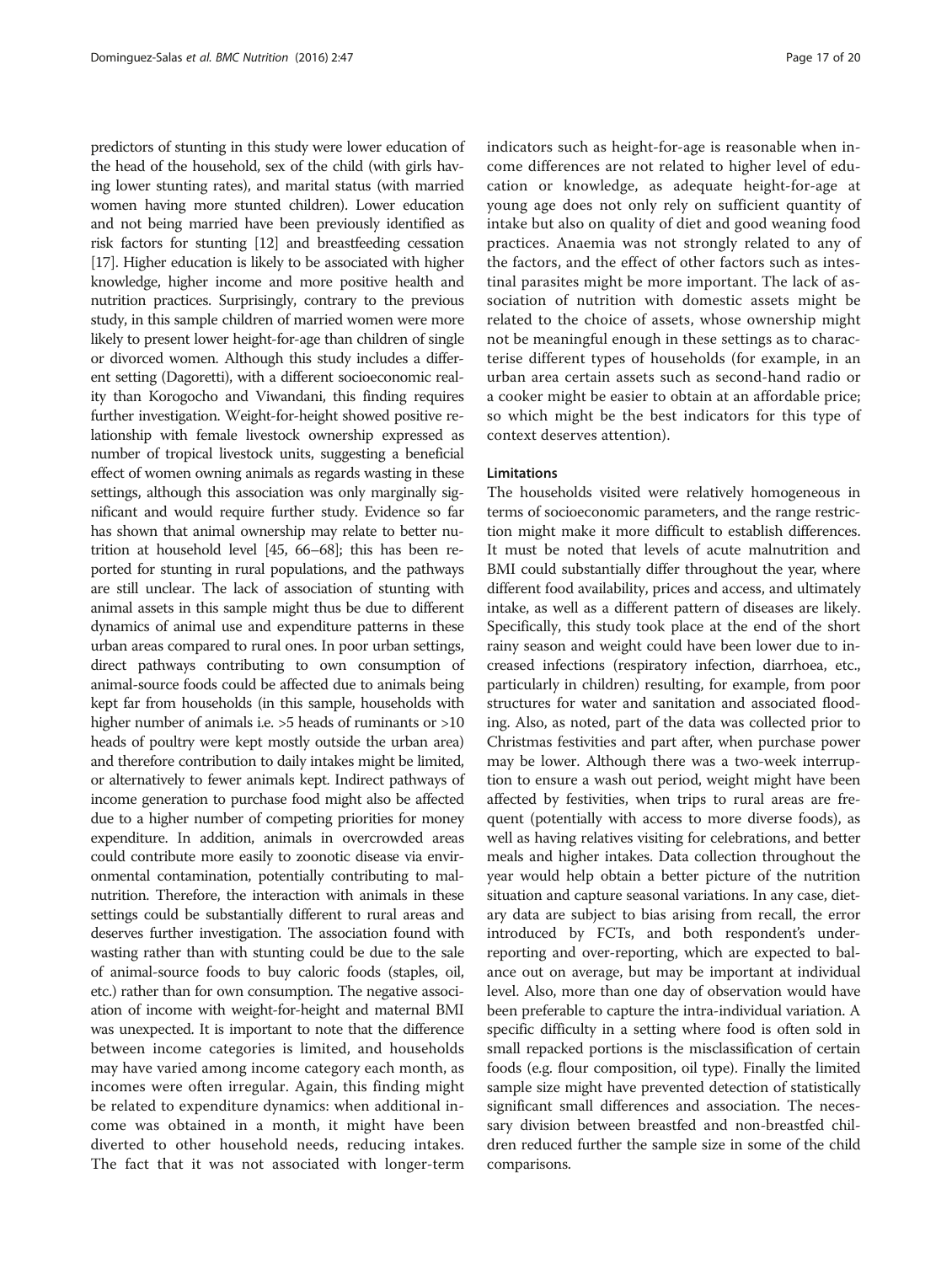## <span id="page-17-0"></span>**Conclusions**

This study presents useful information on socioeconomic and nutrition characteristics in two low-income urban areas of Nairobi. It highlights several key points: a) the two lowincome areas investigated (Dagoretti, urban area with lower population density and more agriculture activities, and Korogocho, a shanty town inside the city) differed substantially, with Dagoretti showing consistently better indicators. This suggests that Dagoretti might represent a better model for informal development where, for example, the high proportion of households keeping livestock in Dagoretti could be contributing to a more diverse livelihood portfolio and to improved resilience. In any case, differences among low-income areas need to be considered when planning and prioritising interventions; b) there is evidence of triple burden of malnutrition, with 4 in 10 children stunted, 3 in 10 mothers obese, and high prevalence of anaemia, emphasising the need to target nutrition interventions and to address quality as well as quantity; c) livestock keeping was not found to be associated with stunting, which contrasts the results from recent studies that showed that livestock keeping in rural areas is associated with better stunting reduction; it was however marginally associated with wasting. This suggests that the livestock path to nutrition may be different in urban and rural contexts. Therefore, to improve nutrition during the first 1000 days in these settings, market based interventions may be more promising than interventions targeting livestock production. Upscaling of food value chain interventions could potentially contribute to ensure an affordable nutrient-dense food supply for healthy and sustainable diets. Interventions also need to incorporate women's empowerment and gender equality as a cross-cutting issue. Particularly for some gender indicators, such as women ownership of livestock and decision-making, further research is needed in this setting, including qualitative research. Given that urban populations are expected to expand in the coming years, these lowincome settings will require further investigation to inform and develop policies and interventions with positive impact on maternal and child nutrition.

## Additional file

[Additional file 1:](dx.doi.org/10.1186/s40795-016-0086-2) Table S1. Socioeconomic characteristics of participant households, by sex of household-head. Table S2: Nutritional indicators of participant children and women in poor households of Nairobi, by gender characteristics. Table S3: Coefficients of the univariable regression analysis for predictors of interest of nutritional outcomes. (DOCX 51 kb)

#### Acknowledgements

We thank the women of Dagoretti and Korogocho who patiently participated in the study. We are also grateful to the Kenyan field team (Douglas Angogo, Gideon Mwangi, Judith Mwangangi and Emma Osoro); the health staff at central and local level; Carlos Quiros, Jason Rogena, Jusper

Kiplimo, and James Akoko, from ILRI for designing the CSPro application, the ODK system, the maps, and for the advice on logistics respectively; Edgar Onyango from Hellen Keller international for his help with organising the survey. We also thank the support from the African Population and Health Research Centre (APHRC) team, whose study site is supported by the William and Flora Hewlett Foundation (general support), Bill and Melinda Gates foundation (DSS) and SIDA (Swedish International Development cooperation Agency). The FCT and Photobooks used were compiled by Micronutrient Initiative and Kenya Medical Research Institute – Centre for Public Health Research via a grant by The Micronutrient Initiative. IMAPP software (Intake Modelling, Assessment and Planning Program) was developed by Alicia Carriquiry (Iowa State University), Suzanne Murphy (University of Hawaii Cancer Research Centre) and Lindsay Allen (USDA Western Human Nutrition Research Centre) in collaboration with Bruno de Benoit and Lisa Rogers (World Health Organization) with funding from WHO.

#### Funding

This project was conducted with funding from the CGIAR Research Program on Agriculture for Nutrition and Health (A4NH) lead by the International Food Policy Research Institute (IFPRI), the International Livestock Research Institute (ILRI), the Medical Research Council, Natural Environment Research Council, Economic and Social Research Council, Biotechnology and Biosciences Research Council through the Environmental & Social Ecology of Human Infectious Diseases Initiative (ESEI), Grant Reference: G1100783/1, and the Leverhulme Centre for Integrative Research in Agriculture and Health (LCIRAH).

#### Availability of data and materials

Data and analysis codes are available from the authors upon request and will be deposited in ILRI's publicly available repository at the end of the study.

#### Authors' contributions

The authors' responsibilities were as follows: PA, KC, EF, EF, DG, BH and JR conceived the study; PA, SA, KC, PD-S, EF, EF, DG, BH, EWK-M and JR contributed to the study protocol; PD-S conducted the data collection; ID and PD-S performed the statistical analysis; and PD-S drafted the manuscript. All authors reviewed and approved the final manuscript.

#### Competing interests

The authors declare that they have no competing interests.

#### Consent for publication

No individual participant data is published.

#### Ethics approval and consent to participate

Ethical approval was granted by the International Livestock Research Institute Institutional Research Ethics Committee (ILRI-IREC2013-14), recognised by Kenyan authorities as competent to provide ethical clearance for human research in Kenya, and the Royal Veterinary College Ethics Committee (URN2013 0093H) in the United Kingdom. Informed written consent was obtained from all respondents after health authorities approval at the community level.

#### Author details

<sup>1</sup>Veterinary Epidemiology, Economics and Public Health Group, Royal Veterinary College, University of London, Hawkshead Lane, Hatfield, Hertfordshire AL9 7TA, UK. <sup>2</sup>International Livestock Research Institute, Old Naivasha Rd, Nairobi 00100, Kenya. <sup>3</sup>Leverhulme Centre for Integrated Research on Agriculture and Health, 36 Gordon Square, London WC1H 0PD, UK. <sup>4</sup>Department of Health Management, Atlantic Veterinary College University of Prince Edward Island, Charlottetown PEI C1A 4P3, Canada. <sup>5</sup>IFAS Global, 2039 McCarty Hall, University of Florida, Gainesville, Florida 32611, USA. <sup>6</sup> African Population and Health Research Center, P.O. Box 10787-00100 Nairobi, Kenya. <sup>7</sup>Department of Population Health, London School of Hygiene and Tropical Medicine, Keppel St, London WC1E 7HT, UK. <sup>8</sup>Institute of Infection and Global Health, University of Liverpool, Leahurst Campus, Neston CH64 7TE, UK.

### Received: 16 March 2016 Accepted: 19 July 2016 Published online: 05 August 2016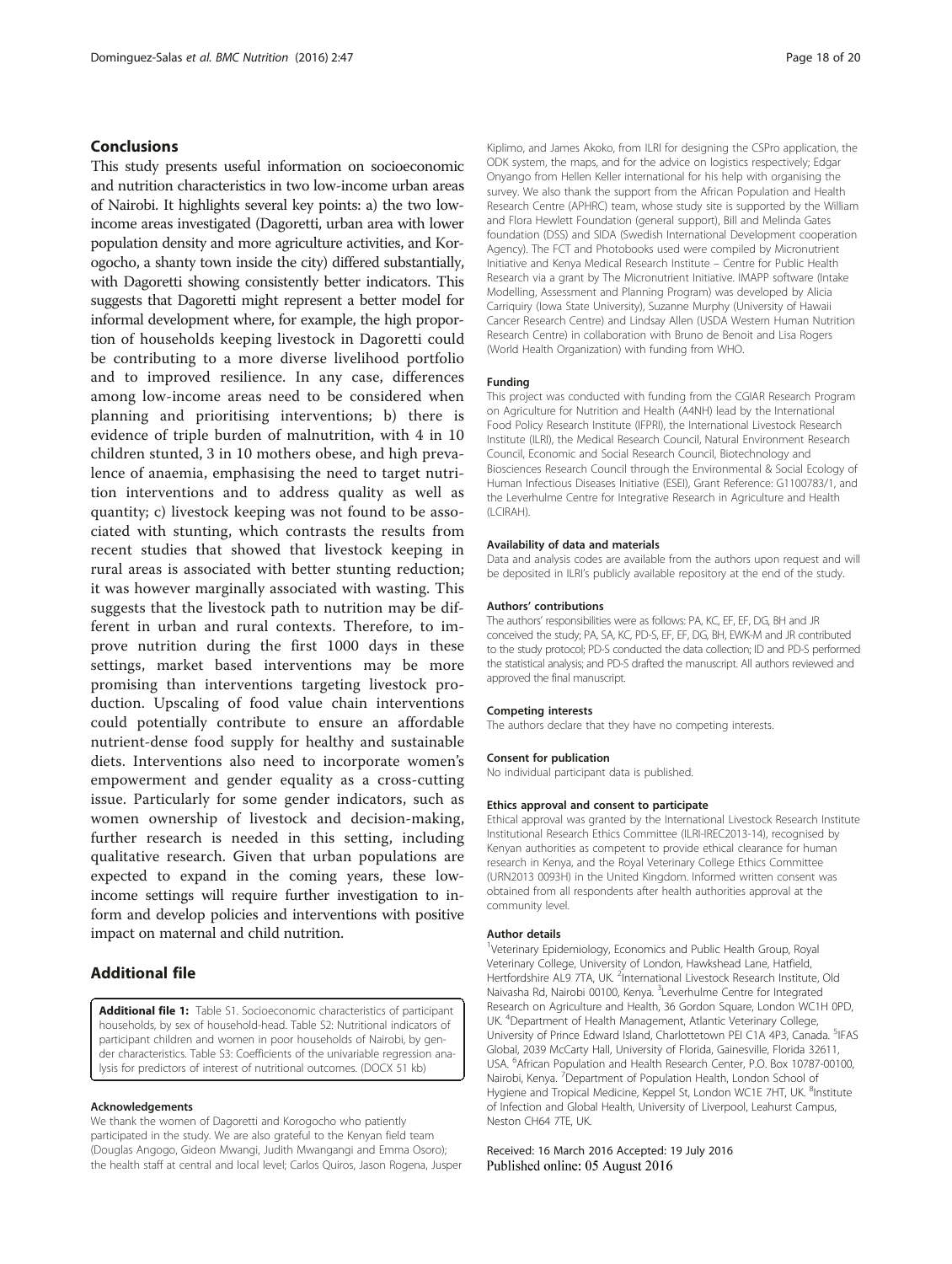#### <span id="page-18-0"></span>References

- 1. WHO. Millennium Development Goals. Factsheet2015.
- 2. UN. The millennium development goals report. 2015.
- 3. Webb P. Nutrition and the post-2015 sustainable development goals. A policy brief. Geneva: UNSCN Secretariat; 2014.
- 4. Black RE, Victora CG, et al. Maternal and child undernutrition and overweight in low-income and middle-income countries. Lancet. 2013;382(9890):427–51.
- 5. UNICEF. The state of the world's children. Focus on nutrition. 1998.
- 6. Bhutta ZA, Das JK, et al. Evidence-based interventions for improvement of maternal and child nutrition: what can be done and at what cost? Lancet. 2013;382(9890):452–77.
- 7. Smith LC, Haddad L. Reducing child undernutrition: past drivers and priorities for the post-MDG Era. Brighton, UK: Institute of Development Studies Working paper; 2014.
- 8. Gilbert A. The return of the slum: does language matter. Int J Urban Region Res. 2007;31.4(December):697–713.
- 9. UN-Habitat. What are the slums and why do they exist? 2007.
- 10. APHRC. Population and Health Dynamics in Nairobi's Informal Settlements: Report of the Nairobi Cross-sectional Slums Survey (NCSS) 2012. Nairobi, Kenya: African Population and Health Research Centre; 2014.
- 11. KNBS. Demographic and health survey. Key indicators. Nairobi, Kenya: Kenya National Bureau of Statistics; 2014.
- 12. Abuya BA, Ciera J, et al. Effect of mother's education on child's nutritional status in the slums of Nairobi. BMC Pediatr. 2012;12:80.
- 13. Olack B, Burke H, et al. Nutritional status of under-five children living in an informal urban settlement in Nairobi, Kenya. J Health Popul Nutr. 2011;29(4):357–63.
- 14. Kimani-Murage EW, Muthuri SK, et al. Evidence of a double burden of malnutrition in urban poor settings in Nairobi, Kenya: UN-Habitat. PLoS One. 2015;10(6):e0129943.
- 15. UN-Habitat. Slums of the World. The Face of Urban Poverty in the New Millennium?. Nairobi, Kenya: 2003.
- 16. Kimani-Murage EW, Schofield L, et al. Vulnerability to food insecurity in urban slums: experiences from Nairobi, Kenya. J urban health. 2014;91(6):1098–113.
- 17. Kimani-Murage EW, Madise NJ, et al. Patterns and determinants of breastfeeding and complementary feeding practices in urban informal settlements, Nairobi Kenya. BMC Public Health. 2011;11:396.
- 18. Mutua MK, Kimani-Murage E, et al. Childhood vaccination in informal urban settlements in Nairobi, Kenya: who gets vaccinated? BMC Public Health. 2011;11(1):6.
- 19. Kimani-Murage EW, Ngindu AM. Quality of water the slum dwellers use: the case of a Kenyan slum. J urban health. 2007;84(6):829–38.
- 20. Smith LC, Haddad L. Explaining child malnutrition in developing countries: A cross-country analysis. International Food Policy Research Institute. 1999
- 21. Van den Bold M, Quisumbing AR, et al. Discussion paper on Women's empowerment and nutrition. Washington, D.C: International Food Policy Research Institute; 2013.
- 22. Smith LC, Ramakrishnan U, et al. The Importance of Women's Status for Child Nutrition in Developing Countries. International Food Policy Research Institute. 2003
- 23. Quisumbing AR. Household decisions, gender, and development: a synthesis of recent research. Washinton, DC: International Food Policy Research Institute; 2003.
- 24. James AE, Palmer GH. The role of animal source foods in improving nutritional heatlh in urban informal settlements: identification of knowledge gaps and implementation barrier. Int J Child Health Nutr. 2015;4:94–102.
- 25. Randolph TF, Schelling E, et al. Invited review: Role of livestock in human nutrition and health for poverty reduction in developing countries. J Anim Sci. 2007;85(11):2788–800.
- 26. 2009 Census. Population, households and density 2009. Available from: <https://www.opendata.go.ke/page/about>.
- 27. Kang'ethe EK, Kimani VN, et al. A trans-disciplinary study on the health risks of cryptosporidiosis from dairy systems in Dagoretti, Nairobi, Kenya: study background and farming system characteristics. Trop Anim Health Prod. 2012;44 Suppl 1:S3–10.
- 28. Beguy D, Elung'ata P, et al. Health & demographic surveillance system profile: the Nairobi urban health and demographic surveillance system (NUHDSS). Int J Epidemiol. 2015;44(2):462–71.
- 29. Njuki J, Poole J, et al. Gender, Livestock and Livelihood Indicators. International Livestock Research Institute. 2011
- 30. Gibson RS, Ferguson EL. An interactive 24-hour recall for assessing the adequacy of iron and zinc intakes in developing countries. Washington DC: International Life Sciences Institute; 2008.
- 31. Ferguson E, Chege P, et al. Zinc, iron and calcium are major limiting nutrients in the complementary diets of rural Kenyan children. Maternal child nutr. 2015;11 Suppl 3:6–20.
- 32. Hotz C, Lubowa A, et al. A Food Composition Table for Central and Eastern Uganda. In: HarvestPlus, editor. Washington, DC: Technical Monograph:2012.
- 33. Dewey KG, Brown KH. Update on technical issues concerning complementary feeding of young children in developing countries and implications for intervention programs. Food Nutr Bull. 2003;24(1):5–28.
- 34. Kennedy G, Ballard T, et al. Guidelines for measuring household and individual dietary diversity. 2013.
- 35. WHO. Indicators for assessing infant and young child feeding practices (Part I Definitions). 2007.
- 36. Bloem M. The 2006 WHO child growth standards. BMJ. 2007;334(7596):705–6.
- 37. WHO. Physical status: the use and interpretation of anthropometry. Geneva: World Health Organisation; 1995.
- 38. WHO. Iron deficiency anaemia: assessment, prevention, and control. A guide for programme managers. Geneva: World Health Organisation; 2001.
- 39. Ravallion M, Chen S, Sangraula P. Dollar a Day Revisited World Bank Econ Rev. 2009;23(2):163-184. first published online June 26, 2009 doi[:10.1093/](http://dx.doi.org/10.1093/wber/lhp007) [wber/lhp007](http://dx.doi.org/10.1093/wber/lhp007).
- 40. Quisumbing AR, McClafferty B. Using Gender Research in Development. International Food Policy Research Institute. Washington, DC; 2006.
- 41. Strategy and plan of action to mainstream gender in ILRI. International Livestock Research Institute, Nairobi, Kenya; 2012.
- 42. FAO. The State of Food and Agriculture 2010-11. Women in Agriculture Closing the gender gap for development; 2011.
- 43. Galiè A, Mulema A, Benard MM, Onzere SN, Colverson KE. Exploring gender perceptions of resource ownership and their implications for food security among rural livestock owners in Tanzania, Ethiopia, and Nicaragua. Agri Food Sec. 2015;4(2). doi:[10.1186/s40066-015-0021-9.](http://dx.doi.org/10.1186/s40066-015-0021-9)
- 44. Pica-Ciamarra U, Tasciotti L, et al. Livestock in the household economy: Crosscountry evidence from microeconomic data. Dev Pol Rev. 2015;33(1):61–81.
- 45. Cross E, Azzarri C, et al. Does Livestock Ownership Affect Animal Source Foods Consumption and Child Nutritional Status? Evidence from Rural Uganda. 2014
- 46. Covarrubias K, Nsiima L, et al. Livestock and livelihoods in rural Tanzania. A descriptive analysis of the 2009 National Panel Survey. Joint paper of the Wrold Bank, FAO, AU-IBAR, ILRI and the Tanzania Ministry of Livestock and Fisheries Development, 2012.
- 47. Oti SO, van de Vijver SJ, et al. The magnitude of diabetes and its association with obesity in the slums of Nairobi, Kenya: results from a cross-sectional survey. Tropical med int health. 2013;18(12):1520–30.
- 48. Kimani-Murage EW, Holding PA, et al. Food security and nutritional outcomes among urban poor orphans in Nairobi, Kenya. J urban health. 2011;88 Suppl 2:S282–97.
- 49. Keino S, Plasqui G, et al. Determinants of stunting and overweight among young children and adolescents in sub-Saharan Africa. Food Nutr Bull. 2014; 35(2):167–78.
- 50. Wamani H, Astrom AN, et al. Boys are more stunted than girls in sub-Saharan Africa: a meta-analysis of 16 demographic and health surveys. BMC Pediatr. 2007;7:17.
- 51. Rytter MJ, Kolte L, et al. The immune system in children with malnutrition–a systematic review. PLoS One. 2014;9(8):e105017.
- 52. Briend A, Khara T, et al. Wasting and stunting–similarities and differences: policy and programmatic implications. Food Nutr Bull. 2015;36(1 Suppl):S15–23.
- 53. Richard SA, Black RE, et al. Diarrhea in early childhood: short-term association with weight and long-term association with length. Am J Epidemiol. 2013;178(7):1129–38.
- 54. Black RE, Allen LH, et al. Maternal and child undernutrition: global and regional exposures and health consequences. Lancet. 2008;371(9608):243–60.
- 55. WHO/CDC. Worldwide prevalence of anaemia 1993–2005. WHO Global Database on Anaemia 2008
- 56. Dietary Reference Intakes for thiamin, riboflavin, niacin, vitamin B6, folate, vitamin B12, pantothenic acid, biotin, and choline. Washington, D.C.: National Academy of Sciences, 2000.
- 57. Kuzminski AM, Del Giacco EJ, et al. Effective treatment of cobalamin deficiency with oral cobalamin. Blood. 1998;92(4):1191–8.
- 58. Onyango AW, Borghi E, et al. Complementary feeding and attained linear growth among 6-23-month-old children. Public Health Nutr. 2014;17(9):1975–83.